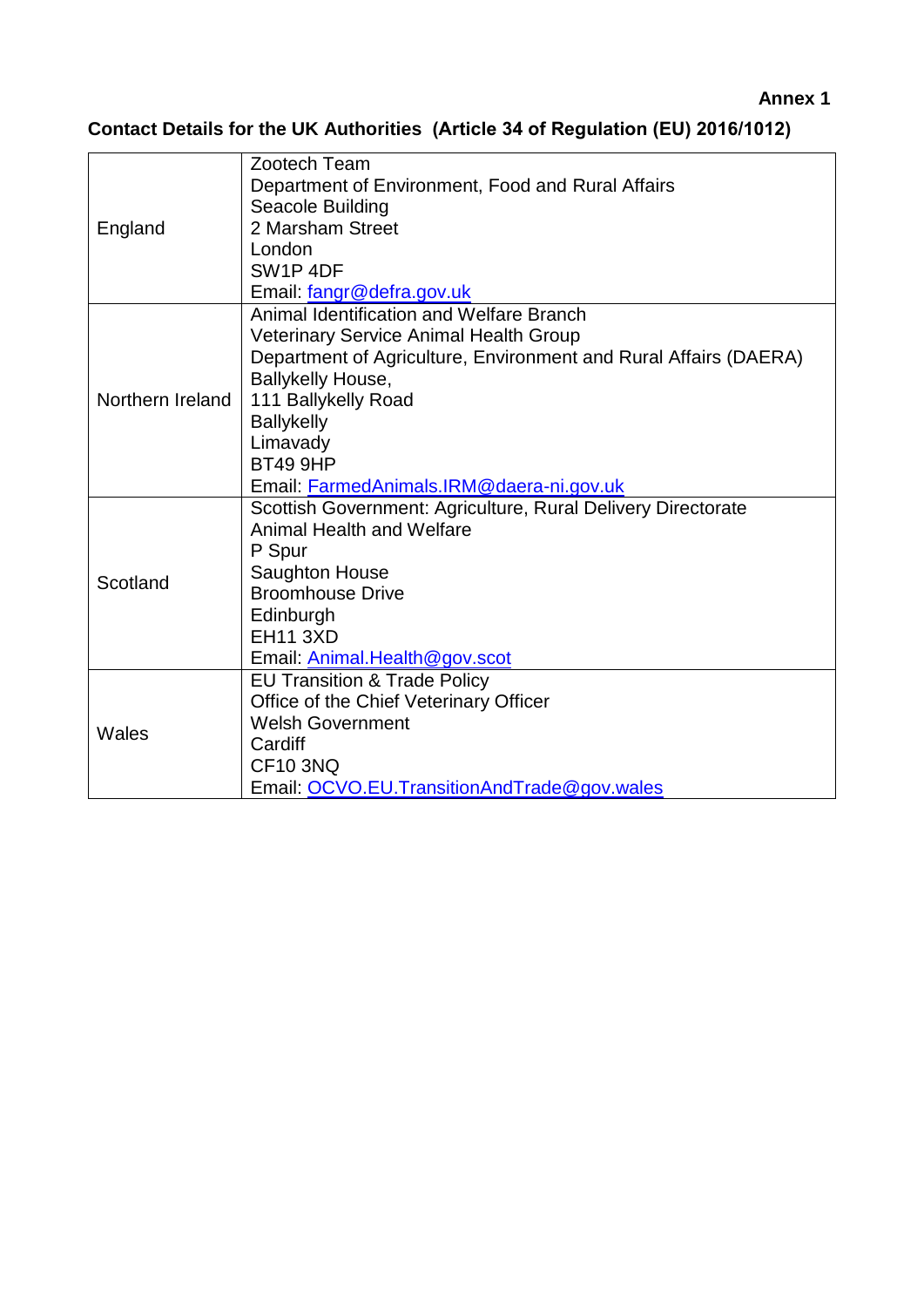**Annex 2** 

| <b>Breed</b>                                                        | <b>Address</b>                                                                                                                                                                                    | <b>Species</b> | Approved<br><b>Breed/Line/Cross</b> |
|---------------------------------------------------------------------|---------------------------------------------------------------------------------------------------------------------------------------------------------------------------------------------------|----------------|-------------------------------------|
| Ovine                                                               |                                                                                                                                                                                                   |                |                                     |
| <b>Beltex Sheep</b><br>Society                                      | Lane Farmhouse<br>Crooklands<br>Milnthorpe<br>Cumbria LA7 7NH<br>Tel:015395 67973 / 01539 567973<br>Email: beltex.sheep@btconnect.com<br>Website: www.beltex.co.uk                                | Ovine          | <b>Beltex Sheep</b>                 |
| <b>British Bleu</b><br>Du Maine<br><b>Sheep Society</b>             | Longwood Farm<br><b>Trostery</b><br><b>Usk</b><br>Monmouthshire<br><b>NP15 1LA</b><br>Tel: 0129 1673 816<br>Fax: 0129 1673 889<br>Email: jane@bleudumaine.co.uk<br>Website: www.bleudumaine.co.uk | Ovine          | <b>Bleu Du Maine</b><br>Sheep       |
| <b>British</b><br>Charollais<br><b>Sheep Society</b>                | Youngmans Road<br>Wymondham<br>Norfolk NR18 ORR<br>Tel: 01953 603335<br>Email: carroll@charollaissheep.com<br>Website: www.charollaissheep.com                                                    | Ovine          | <b>Charollais Sheep</b>             |
| <b>The British</b><br>Rouge Sheep<br>Society                        | 70 Queen Street<br>Castle Douglas<br>Dumfries and Galloway DG7 1EG<br>Tel: 01556 474097<br>Email: Secretary@rouge-society.co.uk<br>Website: www.rouge-society.co.uk                               | Ovine          | Rouge Sheep                         |
| Cotswold<br><b>Sheep Society</b>                                    | 47 King Georges Field<br>Stow on the Wold<br>Gloucestershire GL54 1AS<br>Tel: 01451 830461<br>Email:<br>info@cotswoldsheepsociety.co.uk<br>Website:<br>www.cotswoldsheepsociety.co.uk             | Ovine          | <b>Cotswold Sheep</b>               |
| Dorset Horn<br>and Poll<br>Dorset Sheep<br>Breeders'<br>Association | <b>Agriculture House</b><br><b>Acland Road</b><br>Dorchester<br>Dorset DT1 1EF<br>Tel: 01305 262126<br>Email: dorsetsheep@xlnmail.com<br>Website: www.dorsetsheep.org.uk                          | Ovine          | Dorset Horn,<br><b>Poll Dorset</b>  |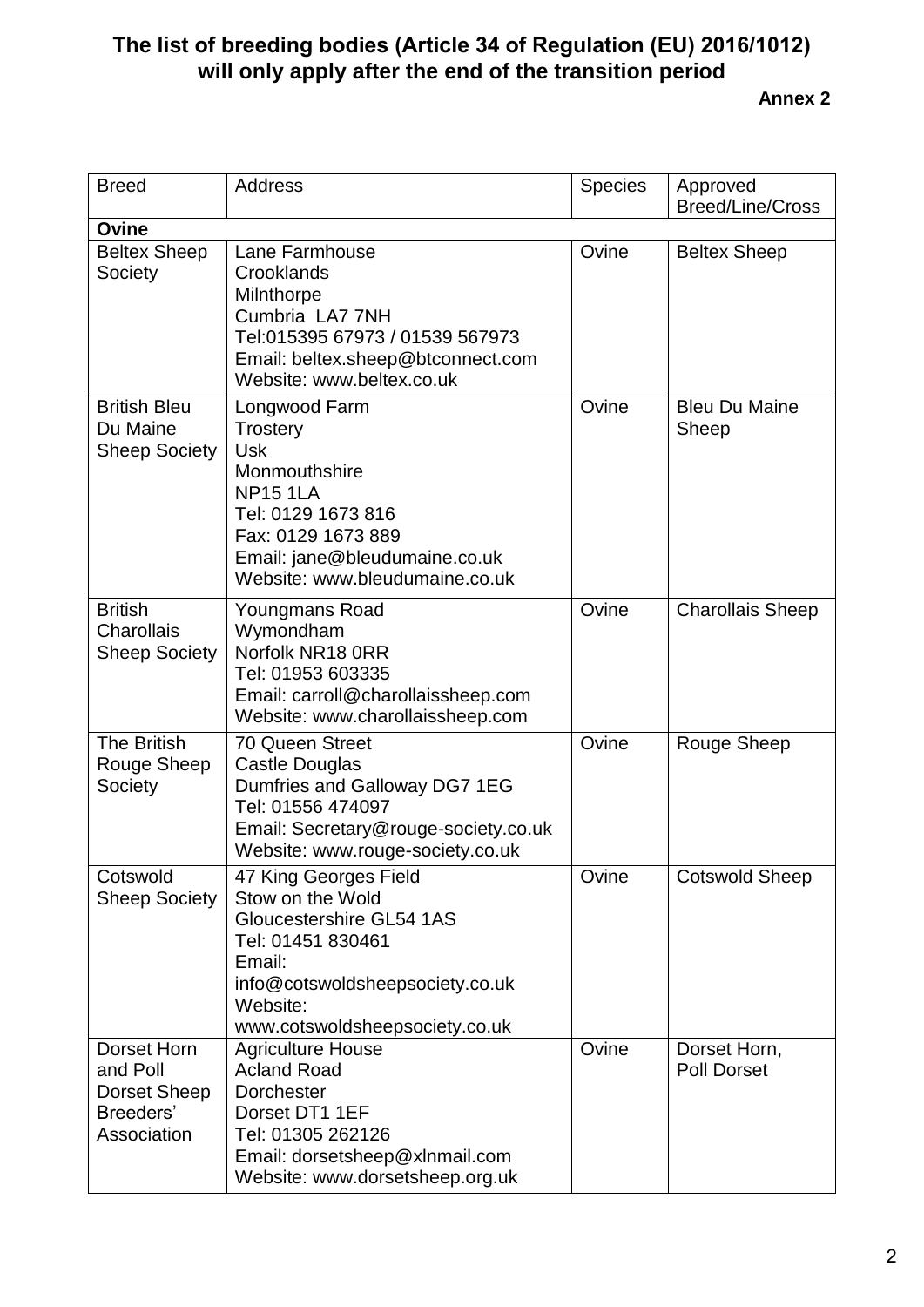| <b>Dutch Spotted</b> | <b>Tynefield House</b>                | Ovine | <b>Dutch Spotted</b>    |
|----------------------|---------------------------------------|-------|-------------------------|
| Sheep UK             | <b>Bridge Lane</b>                    |       | Sheep                   |
|                      | Penrith                               |       |                         |
|                      | <b>CA11 8HY</b>                       |       |                         |
|                      | Email: office@dutchspottedsheep.co.uk |       |                         |
|                      | Website:                              |       |                         |
|                      | www.dutchspottedsheep.co.uk           |       |                         |
| Hampshire            | <b>Plan Farm</b>                      | Ovine | Hampshire Down          |
| Down Sheep           | Kingarth                              |       | Sheep                   |
| Breeders'            | Isle of Bute PA20 9LX                 |       |                         |
| Association          | Tel: +44 (0) 1700 831652              |       |                         |
|                      | Email: janet@hampshiredown.org.uk     |       |                         |
|                      | Website: www.Hampshiredown.org.uk     |       |                         |
| Lleyn Sheep          | Gwyndy                                | Ovine | Lleyn Sheep             |
| Society              | Bryncroes,                            |       |                         |
|                      | Sarn                                  |       |                         |
|                      | Pwllheli                              |       |                         |
|                      | Gwynedd                               |       |                         |
|                      | <b>LL53 8ET</b>                       |       |                         |
|                      | Tel: 01758 720684                     |       |                         |
|                      | Email: office@lleynsheep.com          |       |                         |
|                      | Website: https://www.lleynsheep.com/  |       |                         |
| <b>Oxford Down</b>   | Little Acorn Farm                     | Ovine | <b>Oxford Down</b>      |
| Sheep                | Whixall                               |       | Sheep                   |
| <b>Breeders</b>      | Whitchurch                            |       |                         |
| Association          | Shropshire SY13 2QD                   |       |                         |
|                      | Tel: +44 (0) 7527 991776              |       |                         |
|                      | Email:                                |       |                         |
|                      | secretary@oxforddownsheep.org.uk      |       |                         |
|                      | Website:                              |       |                         |
|                      | www.oxforddownsheep.org.uk/           |       |                         |
| Shropshire           | 146 Chandlers Way                     | Ovine | <b>Shropshire Sheep</b> |
| Sheep                | <b>Sutton Manor</b>                   |       |                         |
| <b>Breeders</b>      | St. Helens                            |       |                         |
| Association          | Merseyside WA9 4TG                    |       |                         |
|                      | Tel: +44 (0) 1744 811124              |       |                         |
|                      | Email: shropshire_sheep@hotmail.com   |       |                         |
|                      | Website: www.shropshire-sheep.co.uk   |       |                         |
| Southdown            | Meens Farm                            | Ovine | Southdown               |
| <b>Sheep Society</b> | Capps Lane                            |       | Sheep                   |
|                      | <b>All Saints</b>                     |       |                         |
|                      | Halesworth                            |       |                         |
|                      | Suffolk IP19 0PD                      |       |                         |
|                      | Tel: +44 (0) 1986 782251              |       |                         |
|                      | Email:                                |       |                         |
|                      | secretary@southdownsheepsociety.co.   |       |                         |
|                      | uk                                    |       |                         |
|                      | Website:                              |       |                         |
|                      | www.southdownsheepsociety.co.uk       |       |                         |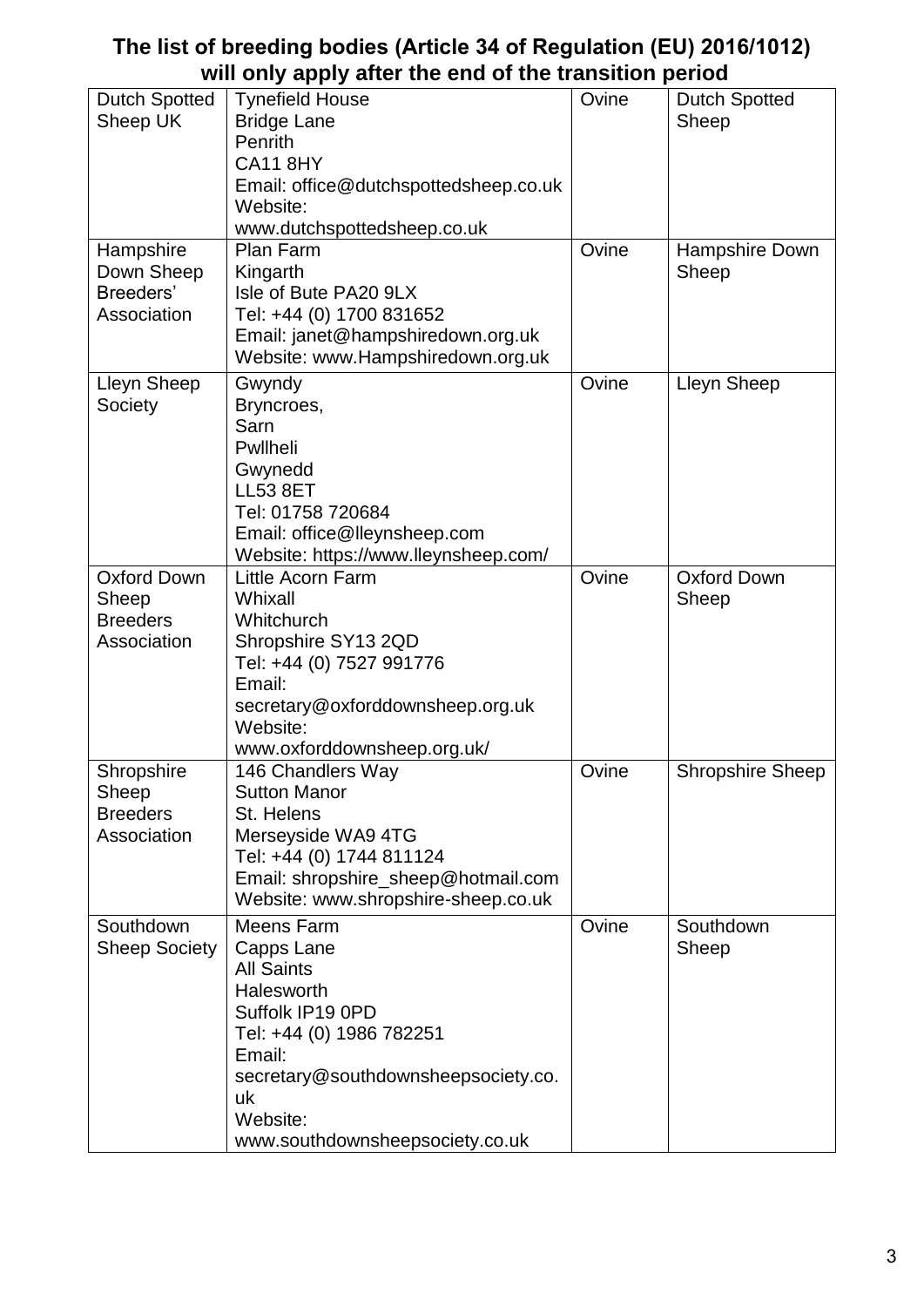| <b>Suffolk Sheep</b><br>Society                              | Unit 19, Ballymena Business Centre<br>Fenaghy Road<br>Galgorm<br><b>Ballymena</b><br>Co Antrim BT42 1FL<br>Tel: 0282 5632 342<br>Email: robinmcilrath@suffolksheep.org<br>Website: www.suffolksheep.org | Ovine | <b>Suffolk Sheep</b>           |
|--------------------------------------------------------------|---------------------------------------------------------------------------------------------------------------------------------------------------------------------------------------------------------|-------|--------------------------------|
| Swaledale<br>Sheep<br><b>Breeders</b><br>Association         | <b>Barnley View Town Head</b><br>Eggleston<br><b>Barnard Castle</b><br>Co Durham DL12 0DE<br>Tel: 01833 650516<br>Email: jstephenson@swaledale-<br>sheep.com<br>Website: www.Swaledale-sheep.com        | Ovine | <b>Swaledale Sheep</b>         |
| <b>Texel Sheep</b><br>Society                                | Unit 74, 4th Street<br>Stoneleigh Park<br>Kenilworth<br><b>Warwickshire CV8 2LG</b><br>Tel: 0247 6696 629<br>Email: office@texel.co.uk<br>Website: texel.co.uk                                          | Ovine | <b>Texel Sheep</b>             |
| Valais<br><b>Blacknose</b><br><b>Breed Society</b>           | <b>Moorlands North</b><br><b>Belstone</b><br>Okehampton<br>Devon EX20 1QZ<br>Tel: 01837 840307<br>Email: vbnsheep@gmail.com<br>Website: www.vbns.org.uk                                                 | Ovine | Valais Blacknose<br>Sheep      |
| Wensleydale<br>Longwool<br>Sheep<br>Breeders'<br>Association | <b>Todd Fall Farm</b><br>Redworth<br>Darlington<br>Durham DL2 2XG<br>Tel: 07949 989976<br>Email: secretary@wlsba.co.uk<br>Website: www.wlsba.co.uk                                                      | Ovine | Wensleydale<br>Longwool Sheep  |
| <b>Wiltshire Horn</b><br><b>Sheep Society</b>                | <b>Crouchley Hall Farm</b><br><b>Crouchley Lane</b><br>Lymm<br>Cheshire WA13 0AT<br>Tel: 0844 8001 029<br>Email: info@wiltshirehorn.org.uk<br>Website: www.Wiltshirehorn.org.uk                         | Ovine | <b>Wiltshire Horn</b><br>Sheep |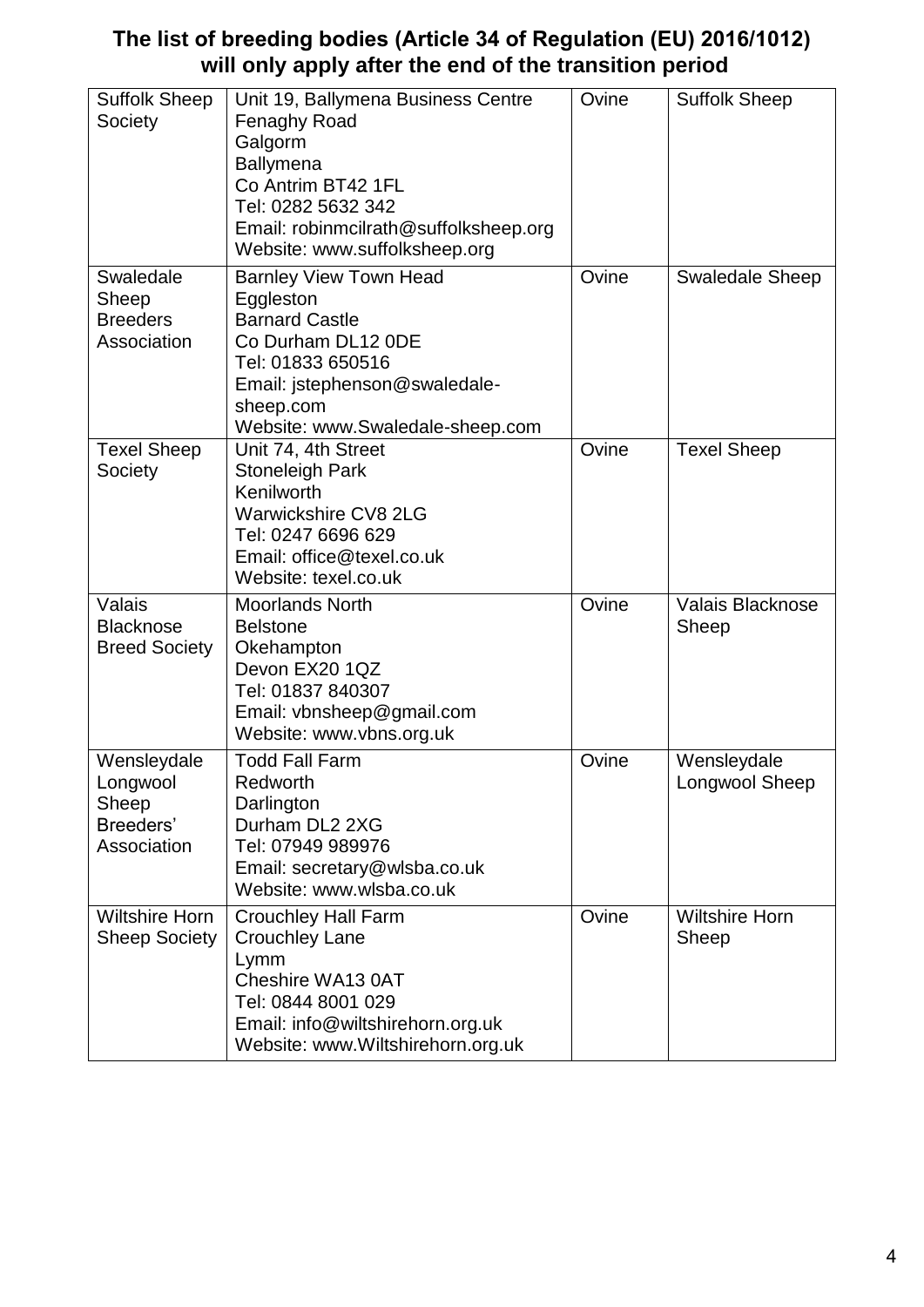| <b>Breed</b>                                  | Address                                                                                                                                                                                              | <b>Species</b> | Approved<br><b>Breed/Line/Cross</b>                                                                                                                                                                                                                                                                                                                                                                                                 |  |  |
|-----------------------------------------------|------------------------------------------------------------------------------------------------------------------------------------------------------------------------------------------------------|----------------|-------------------------------------------------------------------------------------------------------------------------------------------------------------------------------------------------------------------------------------------------------------------------------------------------------------------------------------------------------------------------------------------------------------------------------------|--|--|
| <b>Porcine</b>                                |                                                                                                                                                                                                      |                |                                                                                                                                                                                                                                                                                                                                                                                                                                     |  |  |
| <b>British Pig</b><br>Association             | <b>Trumpington Mews</b><br>40b High Street<br>Trumpington<br>Cambridge CB2 9LS<br>Tel: 01223 845100<br>Email: bpa@britishpigs.org<br>Website: www.britishpigs.org                                    | Porcine        | Berkshire,<br>British Landrace,<br>British Saddleback,<br>Duroc,<br>Gloucester Old<br>Spots,<br>Hampshire,<br>Large Black,<br>Large White,<br>Mangalitza,<br>Middle White,<br>Oxford Sandy &<br>Black,<br>Pietrain,<br>Tamworth,<br>Welsh                                                                                                                                                                                           |  |  |
| <b>JSR Genetics Ltd</b>                       | <b>Southburn Offices</b><br>Southburn<br><b>Driffield</b><br>East Yorkshire YO25 9ED<br>Tel: 01377 227799<br>Email: info@jsr.co.uk;<br>grant.walling@jsrgenetics.com<br>Website: www.jsrgenetics.com | Porcine        | <b>JSR Hampshire,</b><br>Z-Line Large White,<br>L-Line Landrace,<br>JSR 9T,<br>TN70,<br><b>JSR 15T,</b><br>Genepacker 150                                                                                                                                                                                                                                                                                                           |  |  |
| Pig Improvement<br>Company UK Ltd<br>(PIC-UK) | <b>Matrix House</b><br><b>Basing View</b><br>Basingstoke<br>Hampshire RG21 4DZ<br>Tel: 01256 345971<br>Email:<br>PIC.UK.info@genusplc.com<br>Website:www.gb.pic.com                                  | Porcine        | Camborough,<br>Camborough 12,<br>Camborogh 22,<br>Camborough 50,<br>Camborough X54,<br>Danic,<br>PIC-260,<br>PIC-280,<br>PIC-327,<br>PIC-337.<br>PIC-359,<br>PIC-408,<br>PIC-410,<br>$\text{PIC} - 800$<br>PIC-L02 / GP1010<br>PIC-L03 / GP1020<br>PIC-L04 / GP1011<br>PIC-L05 / GP1022<br>PIC-L14 / GP1115<br>PIC-L15 / GP1116<br>PIC-L17 / GP1116<br>PIC-L19 / GP1075<br>PIC-L27 / GP1109<br>PIC-L62 / GP1120<br>PIC-L65 / GP1125 |  |  |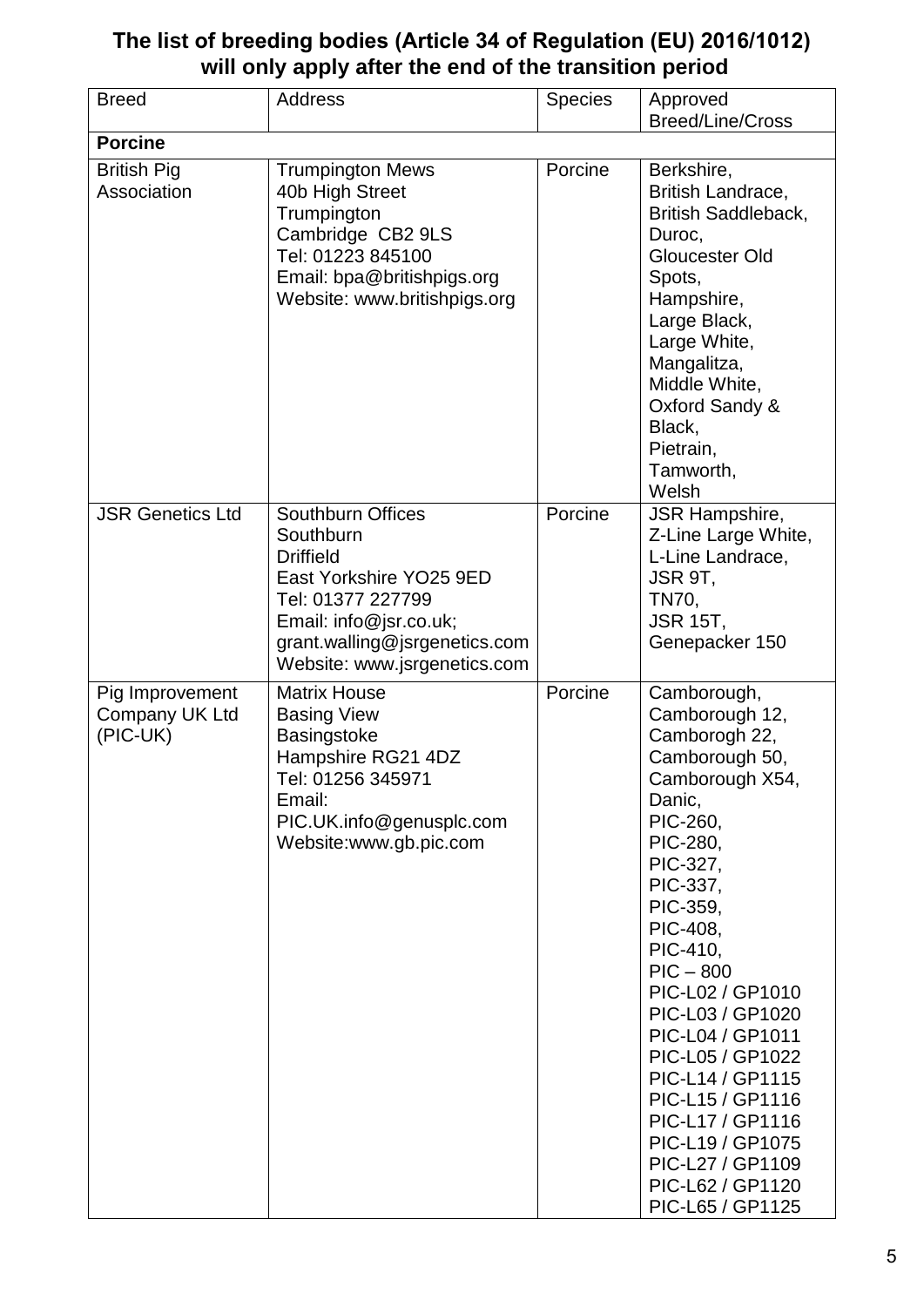| <b>Rattlerow Farms</b> | <b>Rattlerow Farms Ltd</b> | Porcine | <b>Rattlerow Landrace</b> |
|------------------------|----------------------------|---------|---------------------------|
| Ltd                    | <b>Hill House Farm</b>     |         | 12                        |
|                        | <b>Stradbroke</b>          |         |                           |
|                        | Eye                        |         |                           |
|                        | <b>Suffolk</b>             |         |                           |
|                        | <b>IP21 5NB</b>            |         |                           |
|                        | Tel: 01379 384304          |         |                           |
|                        | Email:                     |         |                           |
|                        | rattlerow@rattlerow.co.uk  |         |                           |
|                        | Website: www.rattlerow.com |         |                           |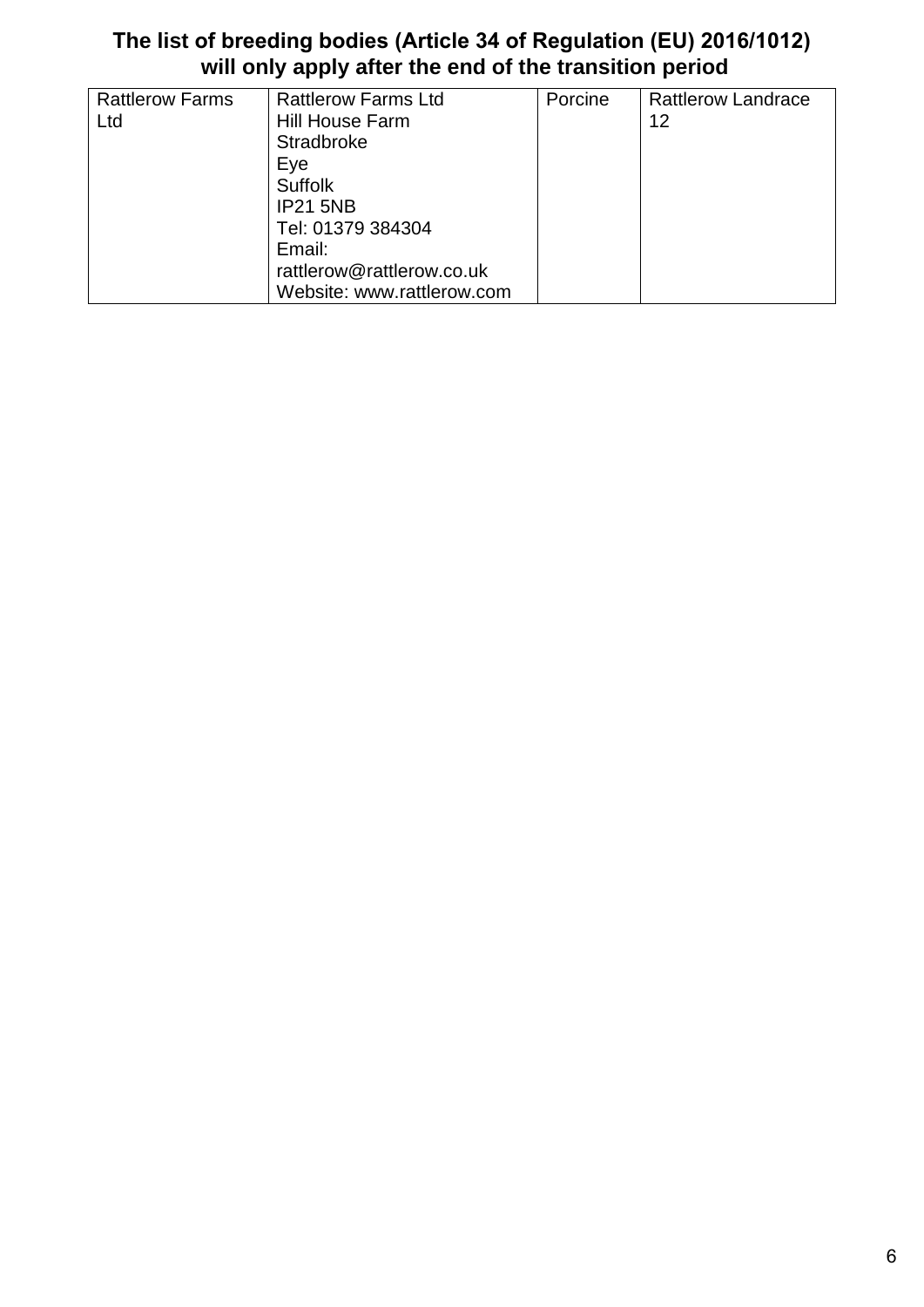| <b>Breed</b>                                                                | <b>Address</b>                                                                                                                                                                                                                    | <b>Species</b> | Approved<br><b>Breed/Line/Cross</b> |
|-----------------------------------------------------------------------------|-----------------------------------------------------------------------------------------------------------------------------------------------------------------------------------------------------------------------------------|----------------|-------------------------------------|
| <b>Bovine</b>                                                               |                                                                                                                                                                                                                                   |                |                                     |
| The Aberdeen-<br><b>Angus Cattle</b><br>Society                             | Pedigree House<br>6 King's Place<br>Perth<br>Perthshire<br>Scotland PH2 8AD<br>Tel: 01738 622477 / 01738 636436<br>Email: Barrie@aberdeen-<br>angus.co.uk<br>Website: www.aberdeen-<br>angus.co.uk                                | <b>Bovine</b>  | Aberdeen Angus                      |
| <b>Ayrshire Cattle</b><br>Society of Great<br><b>Britain and</b><br>Ireland | <b>Westburn Business Centre,</b><br>Westburn House,<br>McNee Rd,<br>Prestwick,<br><b>Ayrshire KA9 2PB</b><br>Tel: 01292 471292<br>Email: society@ayrshirescs.org<br>Website:<br>www.ayrshirescs.org/ayrshires-<br>cattle-society/ | <b>Bovine</b>  | Ayrshire                            |
| <b>Beef Shorthorn</b><br><b>Cattle Society</b>                              | The Old Dairy and Ten Stall,<br>Lamport Manor,<br>Old Road,<br>Lamport, Northamptonshire NN6<br>9HF<br>Tel: 01604 698060<br>Email: jo.bailey@beefshorthorn.org<br>Website:www.beefshorthorn.org                                   | <b>Bovine</b>  | <b>Beef Shorthorn</b>               |
| <b>British Blonde</b><br>Society                                            | Avenue M<br><b>Stoneleigh Park</b><br>Kenilworth<br><b>Warwickshire CV8 2RG</b><br>Tel: 0247 6419 058 / (0)7725<br>052527<br>Email:<br>secretary@britishblondesociety.co.u<br>k<br>Website:<br>www.britishblondesociety.co.uk     | <b>Bovine</b>  | <b>Blonde</b><br>d'Aquitaine        |
| <b>British Blue</b><br><b>Cattle Society</b>                                | <b>Holme House</b><br>The Dale<br>Ainstable<br>Carlisle<br>Cumbria CA4 9RH<br>Tel: 01768 870 522<br>Email: info@britishbluecattle.org<br>Website: www.britishbluecattle.org                                                       | <b>Bovine</b>  | <b>Belgian Blue</b>                 |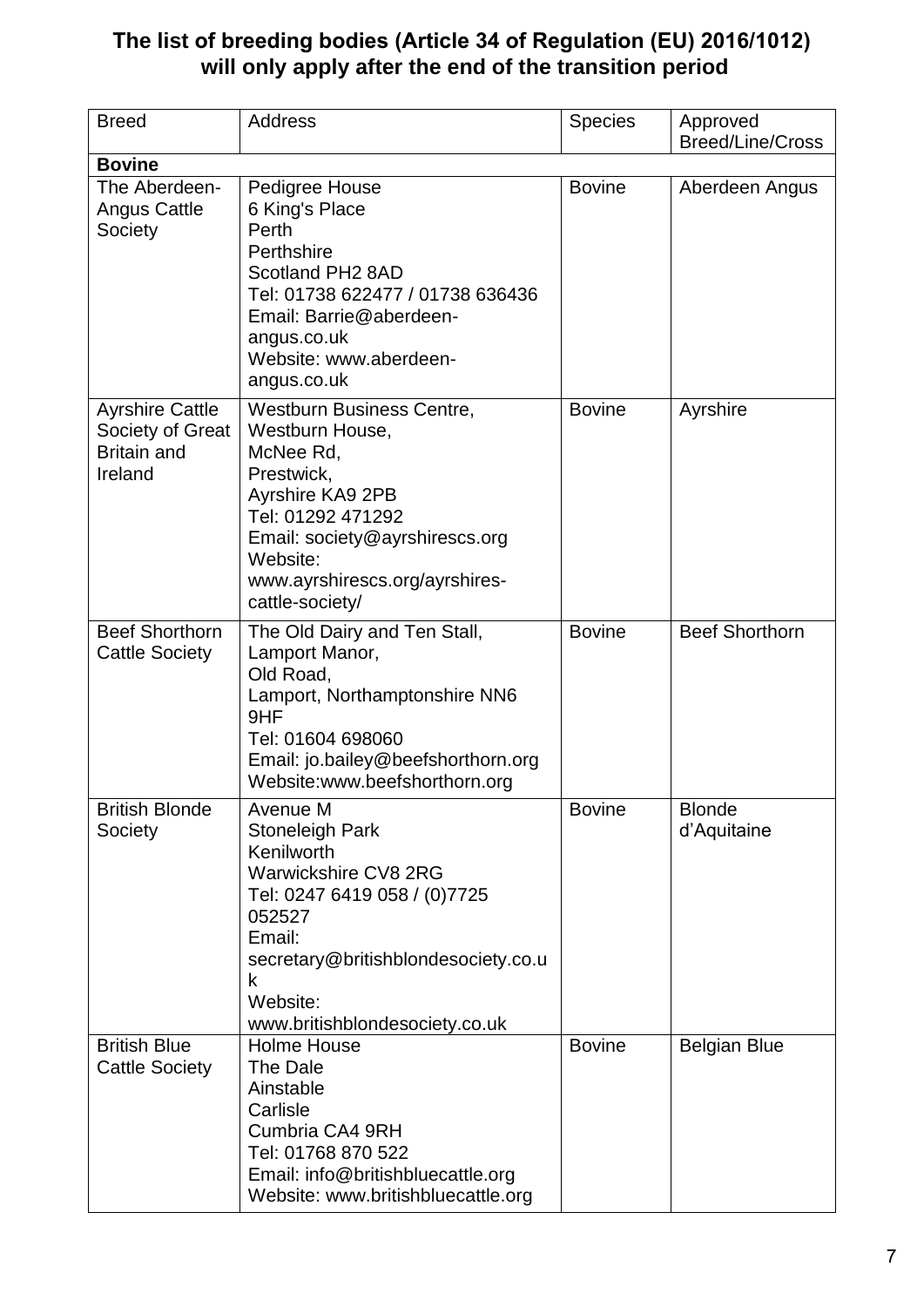| <b>British</b><br><b>Charolais Cattle</b><br><b>Society Ltd</b> | Unit 66, Avenue M,<br><b>Stoneleigh Park</b><br>Kenilworth<br><b>Warwickshire CV8 2RG</b><br>Tel: 0247 6697 222<br>Email: charolais@charolais.co.uk<br>Website: www.charolais.co.uk                                                  | <b>Bovine</b> | Charolais            |
|-----------------------------------------------------------------|--------------------------------------------------------------------------------------------------------------------------------------------------------------------------------------------------------------------------------------|---------------|----------------------|
| <b>British Limousin</b><br><b>Cattle Society</b><br>Ltd         | <b>Concorde House</b><br>24 Warwick New Road<br>Royal Leamington Spa<br>Warwickshire CV32 5JG<br>Tel: 02476 696500<br>Email: info@limousin.co.uk<br>Website: www.Limousin.co.uk                                                      | <b>Bovine</b> | Limousin             |
| <b>British</b><br>Piemontese<br><b>Cattle Society</b><br>Ltd    | 33 Eden Grange<br><b>Little Corby</b><br>Carlisle CA4 8QW<br>Tel: 01228 562 946<br>Email: craig@piemontese.info<br>secretary@piemontese.info<br>Website: www.Piemontese.org.uk                                                       | <b>Bovine</b> | Piemontese           |
| <b>British</b><br>Simmental<br><b>Cattle Society</b>            | <b>Stoneleigh Park</b><br>Kenilworth<br><b>Warwickshire CV8 2LG</b><br>Tel: 0247 6696 513 / 0247 6696 724<br>Email:<br>information@britishsimmental.co.uk;<br>julie@britishsimmental.co.uk<br>Website:<br>www.Britishsimmental.co.uk | <b>Bovine</b> | Simmental            |
| <b>British White</b><br><b>Cattle Society</b>                   | <b>Albany Farm</b><br>Fen End<br>Over<br>Cambridge CB24 5NE<br>Tel: 01954 232796<br>Email:<br>admin@britishwhitecattle.co.uk<br>Website:<br>www.britishwhitecattle.co.uk                                                             | <b>Bovine</b> | <b>British White</b> |
| Devon Cattle<br><b>Breeders</b><br>Society                      | Unit 1 Stable Yard<br>Woodhayes Farm<br><b>Honiton</b><br>Devon EX14 4TP<br>Tel: 01404 813800<br>Email: dcbs@redrubydevon.co.uk<br>Website: www.redrubydevon.co.uk                                                                   | <b>Bovine</b> | Devon Cattle         |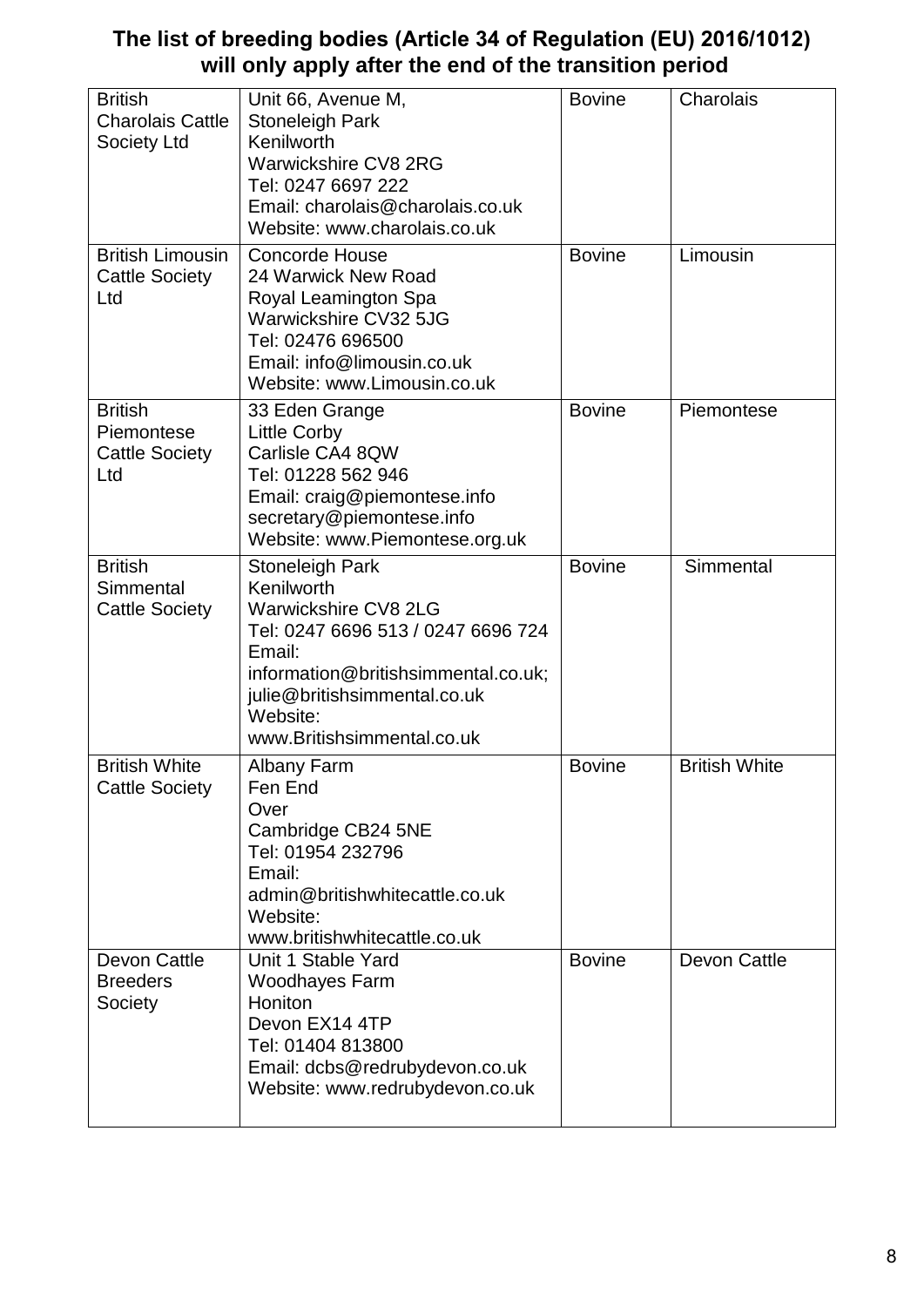| <b>Dexter Cattle</b><br>Society | <b>Holme House</b><br>Dale<br>Ainstable                                | <b>Bovine</b> | <b>Dexter</b>           |
|---------------------------------|------------------------------------------------------------------------|---------------|-------------------------|
|                                 | Carlisle CA4 9RH                                                       |               |                         |
|                                 | Tel: 01768 870521<br>Email: secretary@dextercattle.co.uk               |               |                         |
|                                 | Website: www.dextercattle.co.uk                                        |               |                         |
| English                         | <b>Michaelmas Cottage</b>                                              | <b>Bovine</b> | Guernsey                |
| Guernsey                        | <b>Meadwell Farm</b>                                                   |               |                         |
| <b>Cattle Society</b>           | Kelly<br>Lifton                                                        |               |                         |
|                                 | Devon PL16 0HJ                                                         |               |                         |
|                                 | Tel: 01761 221 349                                                     |               |                         |
|                                 | Email: office@guernseycattle.com                                       |               |                         |
| <b>Galloway Cattle</b>          | Website: www.guernseycattle.co.uk<br><b>15 New Market Street</b>       | <b>Bovine</b> | Galloway                |
| Society                         | <b>Castle Douglas</b>                                                  |               |                         |
|                                 | DG7 1HY                                                                |               |                         |
|                                 | Tel: 01556 502753                                                      |               |                         |
|                                 | Email:<br>info@gallowaycattlesociety.co.uk                             |               |                         |
|                                 | Website:                                                               |               |                         |
|                                 | www.gallowaycattlesociety.co.uk                                        |               |                         |
| <b>Hereford Cattle</b>          | <b>Hereford House</b>                                                  | <b>Bovine</b> | Hereford                |
| Society                         | 3 Offa Street<br><b>Hereford HR1 2LL</b>                               |               |                         |
|                                 | Tel: 01432 272057 / 07739 519277                                       |               |                         |
|                                 | Email:                                                                 |               |                         |
|                                 | postroom@herefordcattle.org;                                           |               |                         |
|                                 | david.deakin@herefordcattle.org;<br>Beverley.Turner@herefordcattle.org |               |                         |
|                                 | Website: www.Herefordcattle.org                                        |               |                         |
| <b>Highland Cattle</b>          | <b>Stirling Agricultural Centre</b>                                    | <b>Bovine</b> | Highland                |
| Society                         | Stirling FK9 4RN<br>Tel: 01786 446866                                  |               |                         |
|                                 | Email:                                                                 |               |                         |
|                                 | David@highlandcattlesociety.com                                        |               |                         |
|                                 | Website:                                                               |               |                         |
| <b>Holstein UK</b>              | www.highlandcattlesociety.com<br><b>Speir House</b>                    | <b>Bovine</b> | Holstein                |
|                                 | <b>Stafford Park 1</b>                                                 |               | <b>British Friesian</b> |
|                                 | <b>Telford</b>                                                         |               |                         |
|                                 | Shropshire TF3 3BD                                                     |               |                         |
|                                 | Tel: 07810 128645 / 07714 770057<br>Email: info@holstein-uk.org;       |               |                         |
|                                 | suecope@ukcows.com;                                                    |               |                         |
|                                 | lizziebonsall@ukcows.com;                                              |               |                         |
|                                 | david@temraa.plus.com                                                  |               |                         |
|                                 | Website: www.holstein-uk.org                                           |               |                         |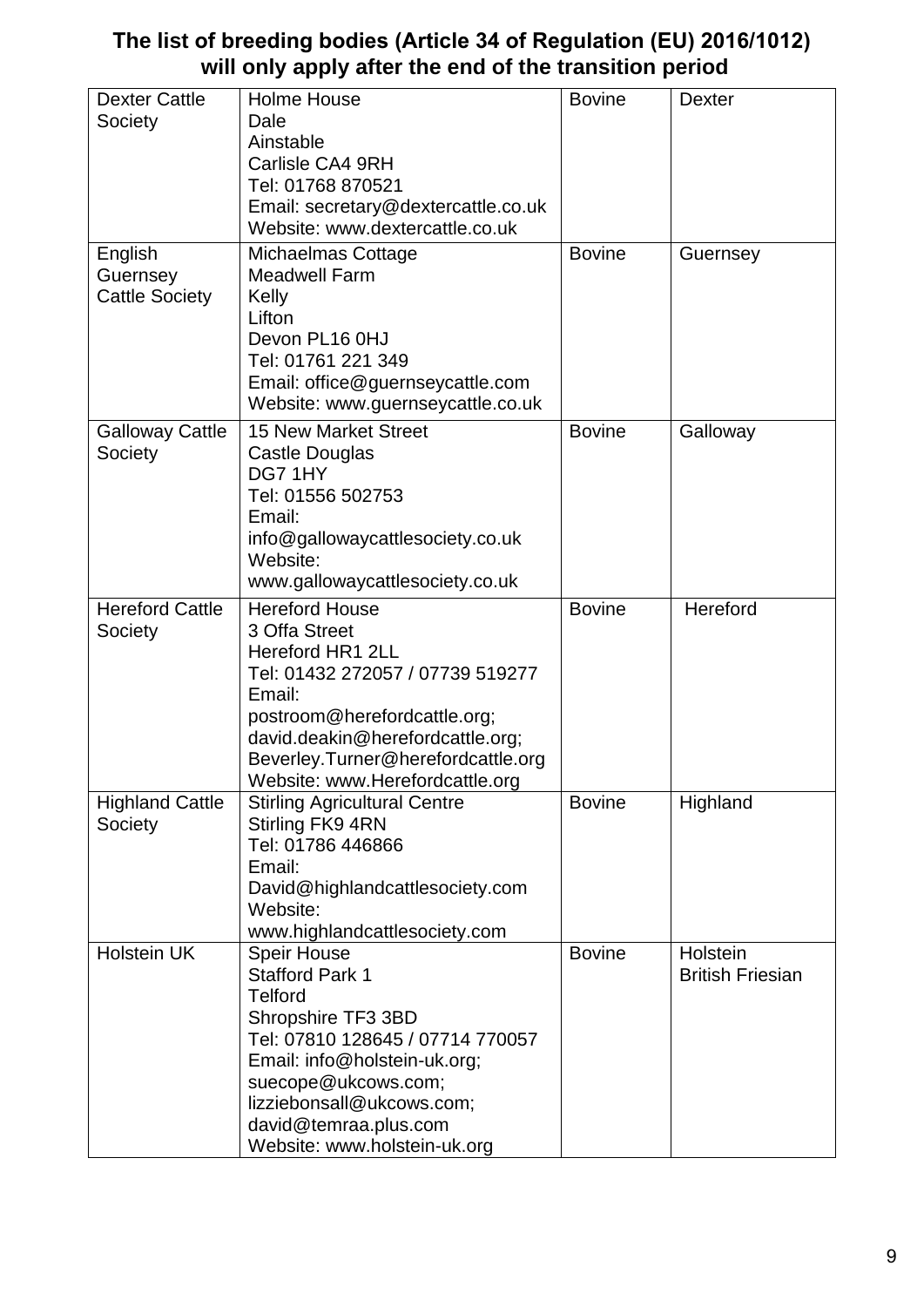| <b>Irish Moiled</b>   | Shamrock Vale                        | <b>Bovine</b> | <b>Irish Moiled</b> |
|-----------------------|--------------------------------------|---------------|---------------------|
| <b>Cattle Society</b> | 42 Belfast Road                      |               |                     |
|                       | Glenavy                              |               |                     |
|                       | Crumlin                              |               |                     |
|                       | Co. Antrim BT29 4HR                  |               |                     |
|                       | Tel: 07842 185008                    |               |                     |
|                       | Email:                               |               |                     |
|                       | secretary@irishmoiledcattlesociety.c |               |                     |
|                       |                                      |               |                     |
|                       | <b>om</b>                            |               |                     |
|                       | Website:                             |               |                     |
|                       | www.irishmoiledcattlesociety.com     |               |                     |
| <b>Jersey Cattle</b>  | The Studio @ The Mill                | <b>Bovine</b> | Jersey              |
| Society of the        | Mill Lane                            |               |                     |
| <b>UK</b>             | <b>Little Shrewley</b>               |               |                     |
|                       | Warwickshire CV35 7HN                |               |                     |
|                       | Tel 0192 6484 035                    |               |                     |
|                       | Email: info@ukjerseys.com;           |               |                     |
|                       |                                      |               |                     |
|                       | emma@ukjerseys.com                   |               |                     |
|                       | Website: www.ukjerseys.com           |               |                     |
| <b>Lincoln Red</b>    | Lincolnshire Showground              | <b>Bovine</b> | <b>Lincoln Red</b>  |
| <b>Cattle Society</b> | Grange-de-Lings                      |               |                     |
|                       | Lincoln LN2 2NA                      |               |                     |
|                       | Tel: 01522 511395                    |               |                     |
|                       | Email:                               |               |                     |
|                       |                                      |               |                     |
|                       | secretary@lincoInredcattlesociety.co |               |                     |
|                       | .uk                                  |               |                     |
|                       | Website:                             |               |                     |
|                       | www.lincolnredcattlesociety.co.uk    |               |                     |
| Longhorn Cattle       | 3 Eastgate                           | <b>Bovine</b> | English Longhorn    |
| Society               | <b>Stoneleigh Park</b>               |               |                     |
|                       | Stoneleigh                           |               |                     |
|                       | <b>Warwickshire CV8 2LG</b>          |               |                     |
|                       |                                      |               |                     |
|                       | Tel@ 0345 017 1027                   |               |                     |
|                       | Email:                               |               |                     |
|                       | secretary@longhorncattlesociety.co   |               |                     |
|                       | m                                    |               |                     |
|                       | Website:                             |               |                     |
|                       | www.longhorncattlesociety.com        |               |                     |
| Montbeliarde          | Rose Cottage                         | <b>Bovine</b> | Montbeliarde        |
| UK                    | Little Fencote                       |               |                     |
|                       | Northallerton DL7 0RR                |               |                     |
|                       |                                      |               |                     |
|                       | Tel: 01609 748385 / 07710 795585     |               |                     |
|                       | Email:                               |               |                     |
|                       | Montbeliardeuk@hotmail.co.uk         |               |                     |
|                       | Website: www.montbeliardeuk.co.uk    |               |                     |
|                       |                                      |               |                     |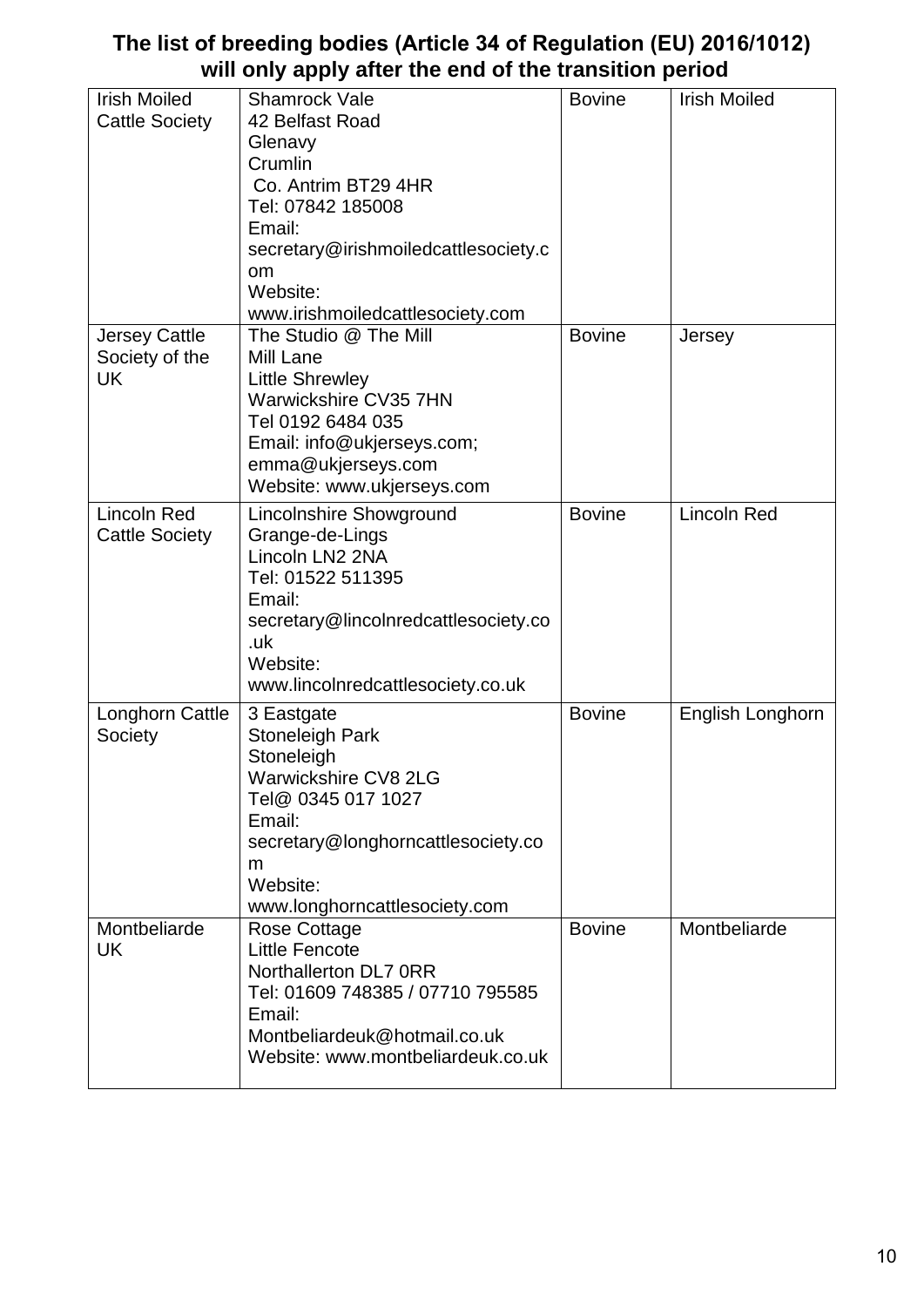| <b>Murray Grey</b><br><b>Beef Cattle</b><br>Society | Little Holgan<br>Llanwhaden<br><b>Narbeth</b><br>Pembrokeshire SA67 8OJ<br>Tel: 01437 541 450<br>Email: info@murray-grey.co.uk<br>Website: www.murray-grey.co.uk                                                                                               | <b>Bovine</b> | <b>Murray Grey</b> |
|-----------------------------------------------------|----------------------------------------------------------------------------------------------------------------------------------------------------------------------------------------------------------------------------------------------------------------|---------------|--------------------|
| <b>Red Poll Cattle</b><br>Society                   | 1 Nabbot Road<br>Chelmsford<br>Essex Cm1 2SW<br>Tel: 01245 600032<br>Email: secretary@redpoll.co.uk<br>Website: www.redpoll.org                                                                                                                                | <b>Bovine</b> | <b>Red Poll</b>    |
| <b>Salers Cattle</b><br>Society                     | <b>Registered Address:</b><br>Lane Farm<br>Milnthorpe LA7 7NH<br>Correspondence address:<br>Jasmine Cottage<br>2 Maitland Row<br>Gavinton<br>Berwickshire TD11 3QP<br>Tel: 07903 626249<br>Email: secretary@salers.uk W:<br>Website: www.salers.uk             | <b>Bovine</b> | <b>Salers</b>      |
| Shorthorn<br>Society of UK &<br>Ireland             | 4th Street<br><b>National Agruculture Centre</b><br><b>Stoneleigh Park</b><br>Kenilworth<br><b>Warwickshire CV8 2LG</b><br>Tel: 02476 696549 / 02476 696729<br>Email: milly@shorthorn.co.uk;<br>breedsecretary@shorthorn.co.uk<br>Website: www.shorthorn.co.uk | <b>Bovine</b> | Dairy Shorthorn    |
| South Devon<br><b>Herd Book</b><br>Society          | Westpoint<br><b>Clyst St Mary</b><br>Exeter<br>Devon EX5 1DJ<br>Tel: 01392 447494<br>Email: info@sdhbs.org.uk;<br>caroline@sdhbs.org.uk<br>Website: www.sdhbs.org.uk                                                                                           | <b>Bovine</b> | South Devon        |
| <b>StabiliserTM</b><br>Cattle Company               | Southburn Office<br><b>Driffield</b><br>East Yorkshire YO25 9ED<br>Tel 07557 273383<br>Email: ursula.taylor@jsr.co.uk;<br>richard.fuller@jsr.co.uk<br>Website: www.bigbeef.co.uk                                                                               | <b>Bovine</b> | <b>Stabiliser</b>  |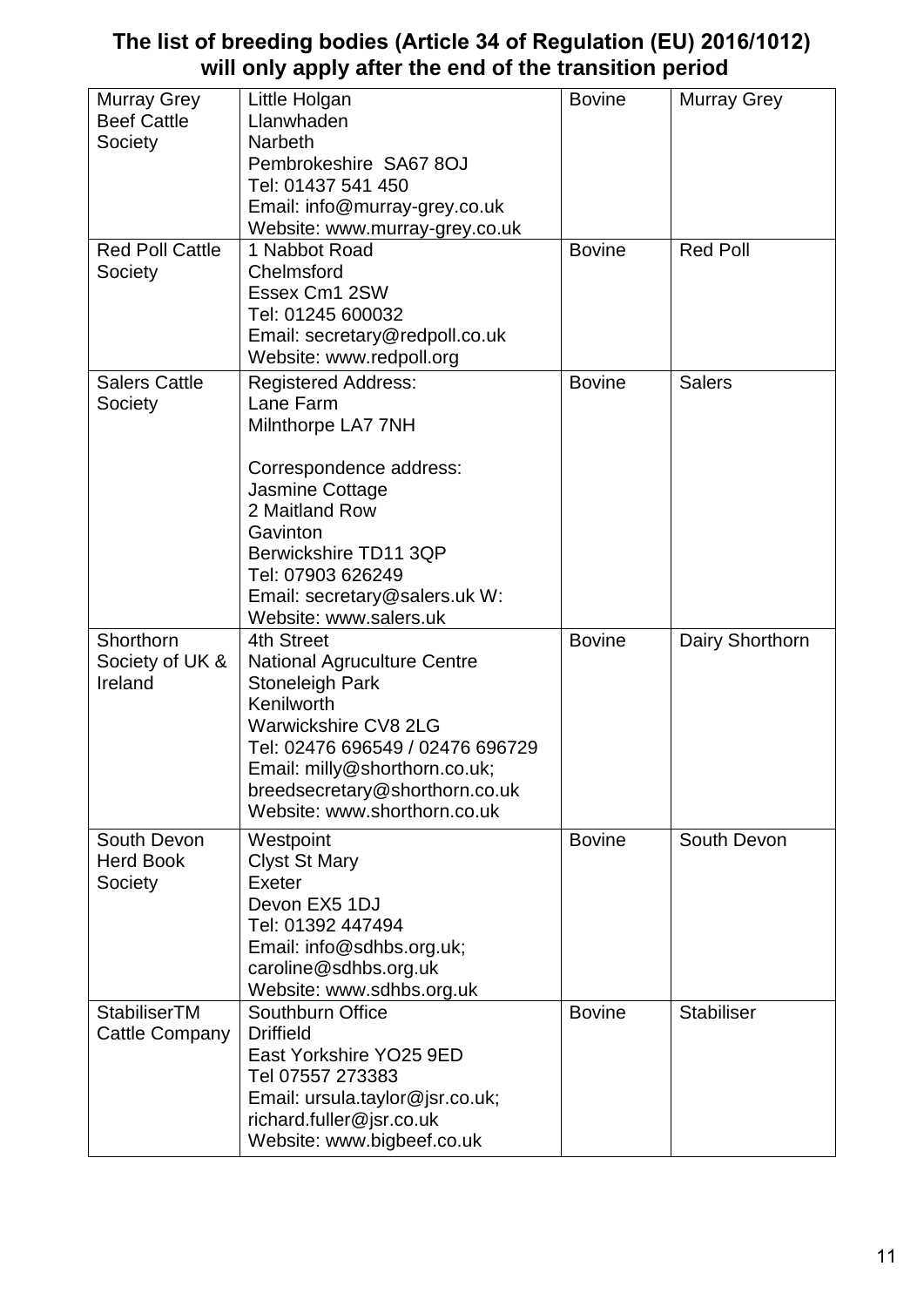| <b>Sussex Cattle</b>  | <b>Station Road</b>               | <b>Bovine</b> | <b>Sussex</b>     |
|-----------------------|-----------------------------------|---------------|-------------------|
| Society               | Robertsbridge                     |               |                   |
|                       | East Sussex TN32 5DG              |               |                   |
|                       | Tel: 01580 880105                 |               |                   |
|                       | Email:                            |               |                   |
|                       | eng@sussexcattlesociety.org.uk    |               |                   |
|                       | Website:                          |               |                   |
|                       | www.sussexcattlesociety.org.uk    |               |                   |
| <b>White Park</b>     | 11 Church Street                  | <b>Bovine</b> | <b>White Park</b> |
| <b>Cattle Society</b> | Marton                            |               |                   |
|                       | Rugby                             |               |                   |
|                       | Warwickshire CV23 9RL             |               |                   |
|                       | Tel: 01926 632560                 |               |                   |
|                       | Email: whiteparks@aol.com         |               |                   |
|                       | Website:                          |               |                   |
|                       | www.whiteparkcattlesociety.ltd.uk |               |                   |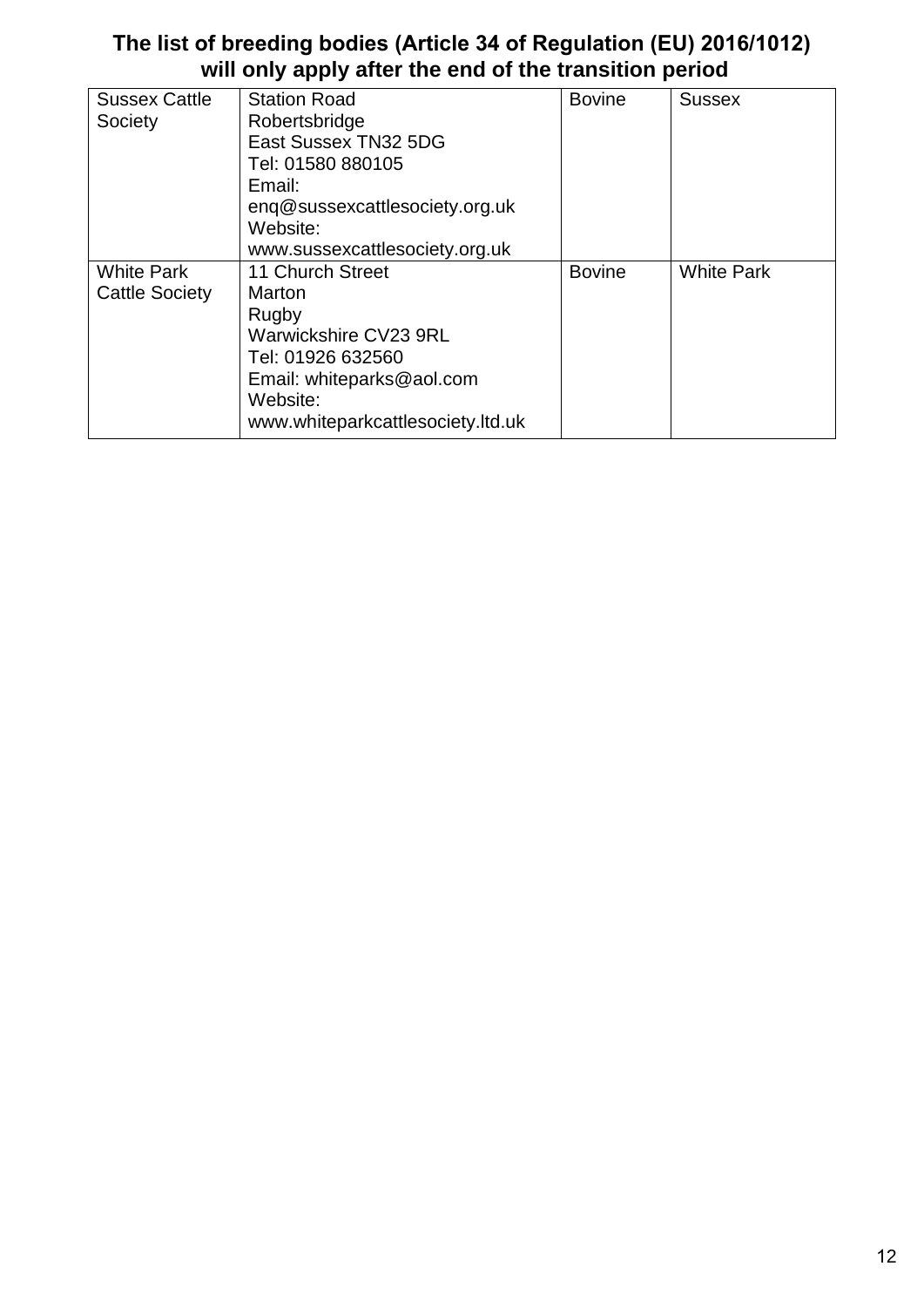| <b>Breed</b>                                                                             | <b>Address</b>                                                                                                                                                                                                                       | <b>Species</b> | Approved<br><b>Breed/Line/Cross</b> |
|------------------------------------------------------------------------------------------|--------------------------------------------------------------------------------------------------------------------------------------------------------------------------------------------------------------------------------------|----------------|-------------------------------------|
| <b>Equine</b>                                                                            |                                                                                                                                                                                                                                      |                |                                     |
| American<br>Miniature<br>Horse Club<br><b>GB AKA</b><br>Miniature<br>Horse Club<br>of GB | <b>New Close Farm</b><br><b>Calf Fallow Lane</b><br><b>Norton</b><br>Stockton on Tees TS20 1PQ<br>Tel: 07976 852634<br>Email: wendylees1@outlook.com<br>Website: www.mhcgb.co.uk                                                     | Equine         | American<br><b>Miniature Horse</b>  |
| American<br>Quarter<br>Horse<br>Association<br>UK (AQHA<br>UK)                           | PO Box 1238<br>Cambridgeshire CB23 4WE<br>Tel: 07544 262747<br>Email: info@aqha.uk.com<br>Website: www.aqha-uk.co.uk                                                                                                                 | Equine         | <b>American Quarter</b><br>Horse    |
| Anglo-<br>European<br><b>Studbook</b><br>Ltd                                             | New Barn Farm<br><b>Capel Road</b><br>Rusper<br><b>West Sussex RH12 4PZ</b><br>Tel: 01293 871701<br>Email:<br>info@angloeuropeanstudbook.co.uk;<br>urgent@angloeuropeanstudbook.co.uk<br>Website:<br>www.angloeuropeanstudbook.co.uk | Equine         | Anglo-European                      |
| Appaloosa<br>Horse Club<br>(ApHC) UK<br>Ltd                                              | 2A Dryden Way<br>Liphook<br>Hants GU30 7QB<br>Tel: +44 (0) 7827 858120<br>Email: registrations@aphcuk.org;<br>auriolthorne@aol.com<br>Website: www.aphcuk.org                                                                        | Equine         | Appaloosa                           |
| Arab Horse<br>Society                                                                    | <b>Agriculture House</b><br>Charnham Lane<br>Hungerford<br>Berkshire RG17 0EY<br>Tel: 01672 521411<br>Email: registrar@arabhorsesociety.org<br>Website: www.arabhorsesociety.org                                                     | Equine         | Arab                                |
| <b>Breeders</b><br>Elite<br>Studbook for<br>Irish and<br>European<br><b>Sporthorses</b>  | 128 Ballynahinch Road<br>Crossgar<br>Co Down BT30 9HU<br>Tel: 01684 833715<br>Email: office@breederselite.co.uk<br>Website: www.breederselite.co.uk                                                                                  | Equine         | Irish and<br>European<br>Sporthorse |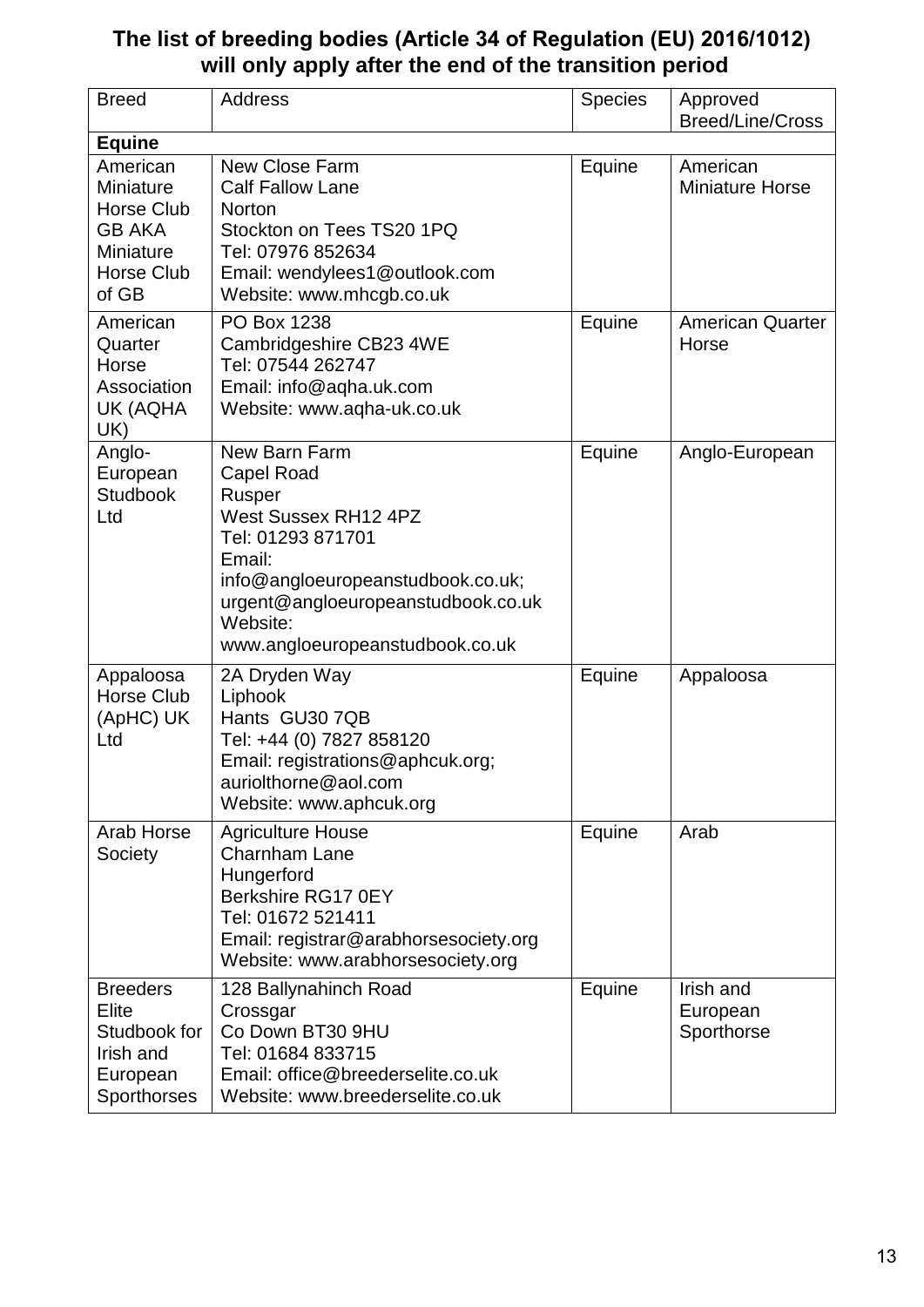| <b>British</b><br>Appaloosa<br>Society                                                         | <b>Orchard Farm</b><br>Goole Road<br>Moorends<br>Doncaster<br>South Yorks DN8 4JY<br>Tel: 07539 352843<br>Email: registrar@appaloosa.org.uk<br>Website: www.appaloosa.org.uk                                           | Equine | Appaloosa                                                                                                                                            |
|------------------------------------------------------------------------------------------------|------------------------------------------------------------------------------------------------------------------------------------------------------------------------------------------------------------------------|--------|------------------------------------------------------------------------------------------------------------------------------------------------------|
| <b>British</b><br>Association<br>for the<br>Purebred<br>Spanish<br><b>Horse Ltd</b><br>(BAPSH) | <b>Holly Trees Farm</b><br><b>Chesterblade Road</b><br><b>Stoney Stratton</b><br><b>Shepton Mallet</b><br>Somerset<br>BA4 4EQ<br>Tel: 07887 890098<br>Email: bapshregistrar@btinternet.com<br>Website: www.bapsh.co.uk | Equine | Purebred<br><b>Spanish Horse</b><br>(Pura Raza<br>Española, "PRE")<br><b>PRE Fusion</b><br>Horse,<br>Hispano-Arab<br>Horse (Hispano-<br>Arabe, "HA") |
| <b>British</b><br>Connemara<br>Pony<br>Society                                                 | 1 Lansdowne Cottages<br><b>Ilsley Road</b><br>Compton<br>Newbury<br>Berkshire RG20 7PQ<br>Tel: 0845 604 9690<br>Email:<br>secretary@britishconnemaras.co.uk<br>Website: www.britishconnemaras.co.uk                    | Equine | <b>British</b><br>Connemara                                                                                                                          |
| <b>British</b><br>Hanoverian<br>Horse<br>Society                                               | PO Box 10740<br>Sutton-in-Ashfield, NG17 0EF<br>Tel: +44 (0) 7479 366 046<br>Email: bhhsuk@gmail.com<br>Website: www.hanoverian-gb.org.uk                                                                              | Equine | Hanoverian                                                                                                                                           |
| <b>British</b><br>Miniature<br>Horse<br>Society                                                | <b>Strecholt Farm</b><br><b>Red Lane</b><br><b>Strecholt</b><br><b>Bridgwater</b><br>Somerset TA6 4SR<br>Tel: 01278 685943<br>Email: bmhsinfo@aol.com<br>Website: 222.bmhs.co.uk                                       | Equine | <b>British Miniature</b><br>Horse                                                                                                                    |
| <b>British</b><br>Morgan<br>Horse<br>Society                                                   | <b>Monnington Court</b><br>Monnington-on-Wye<br>Hereford HR4 7NL<br>Tel: 01981 500488<br>Email: tinalakin1234@hotmail.co.uk<br>Website: www.morganhorse.org.uk                                                         | Equine | Morgan Horse                                                                                                                                         |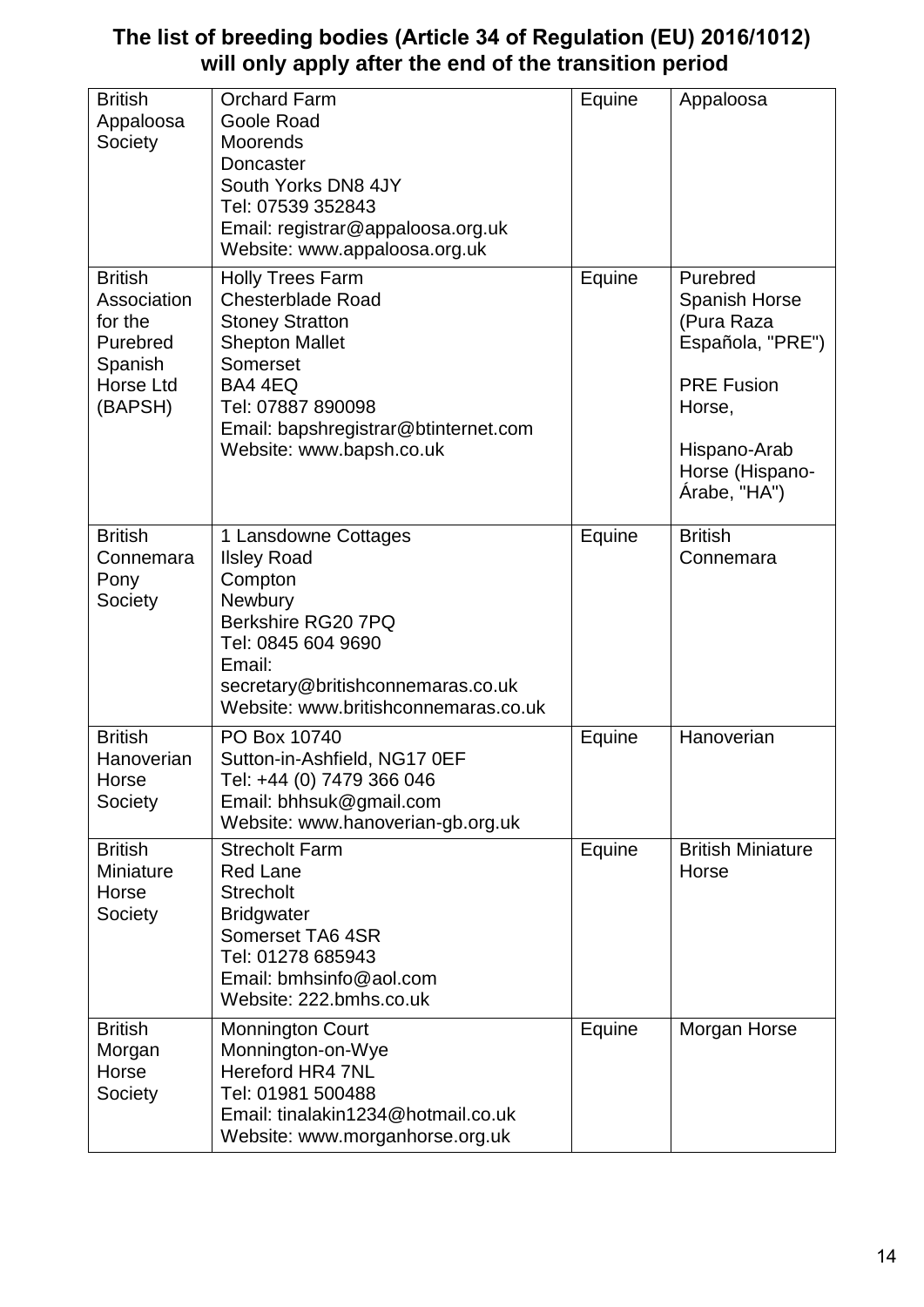| <b>British</b>   | 3 Field Barn Cottages                 | Equine | <b>Percheron Horse</b> |
|------------------|---------------------------------------|--------|------------------------|
| Percheron        | <b>North Charford</b>                 |        |                        |
| Horse            | <b>Breamore</b>                       |        |                        |
| Society          | Fordingbridge SP6 2DW D               |        |                        |
|                  | Tel: 01725 511 047                    |        |                        |
|                  | Email: passports@percheron.org.uk /   |        |                        |
|                  | secretary@percheron.org.uk            |        |                        |
|                  | Website: www.percheron.org.uk         |        |                        |
| <b>British</b>   | <b>Stanley House</b>                  | Equine | Skewbald &             |
| <b>Skewbald</b>  | <b>Silt Drove</b>                     |        | Piebald                |
| and Piebald      | <b>Tippsend</b>                       |        |                        |
| Association      | Welney                                |        |                        |
|                  | Wisbech                               |        |                        |
|                  | Cambridge PE14 9SL                    |        |                        |
|                  | Tel: 01354 638226                     |        |                        |
|                  | Email: bspapassports@aol.com          |        |                        |
|                  | Website: www.bspaonline.com           |        |                        |
|                  |                                       |        |                        |
| <b>British</b>   | 92 Main Street                        | Equine | <b>British Spotted</b> |
| Spotted          | <b>Halton Village</b>                 |        | Pony                   |
| Pony             | Runcorn                               |        |                        |
| Society          | Cheshire WA7 2AX                      |        |                        |
|                  | Tel: 07774 714638                     |        |                        |
|                  | Email: zenajackson92@gmail.com        |        |                        |
|                  | Website:                              |        |                        |
|                  | www.britishspottedponysociety.co.uk   |        |                        |
| <b>British</b>   | Lower Tredenham                       | Equine | <b>British</b>         |
| Warmblood        | Lanivet                               |        | Warmblood              |
| <b>Breeders</b>  | <b>Bodmin</b>                         |        |                        |
| <b>Studbook</b>  | Cornwall PL30 5HL                     |        |                        |
| <b>UK</b>        | Tel: 01208 832940 / 01208 832956      |        |                        |
|                  | Email: suewason@hotmail.com           |        |                        |
|                  | Website: www.bwbs.co.uk               |        |                        |
| Caspian          | 31 The Leys                           | Equine | Caspian                |
| Horse            | <b>Chipping Nortorn</b>               |        |                        |
| Society          | Oxfordshire OX7 5HJ                   |        |                        |
|                  | Tel: 01608 642076                     |        |                        |
|                  | Email: uk.caspian.society@virgin.net; |        |                        |
|                  | chs.registrar@dial.pipex.com          |        |                        |
|                  | Website:                              |        |                        |
|                  | wwwcaspianhorsesociety.org.uk         |        |                        |
|                  |                                       |        |                        |
| Cleveland        | <b>Regional Agricultural Centre</b>   | Equine | Cleveland Bay          |
| <b>Bay Horse</b> | <b>Great Yorkshire Showground</b>     |        |                        |
| Society          | Harrogate                             |        |                        |
|                  | North Yorkshire HG2 8NZ               |        |                        |
|                  | Tel: 01423 546 168                    |        |                        |
|                  | Email: info@clevelandbays.co.uk;      |        |                        |
|                  | cbhschair@gmail.com                   |        |                        |
|                  | Website: www.clevelandbay.com         |        |                        |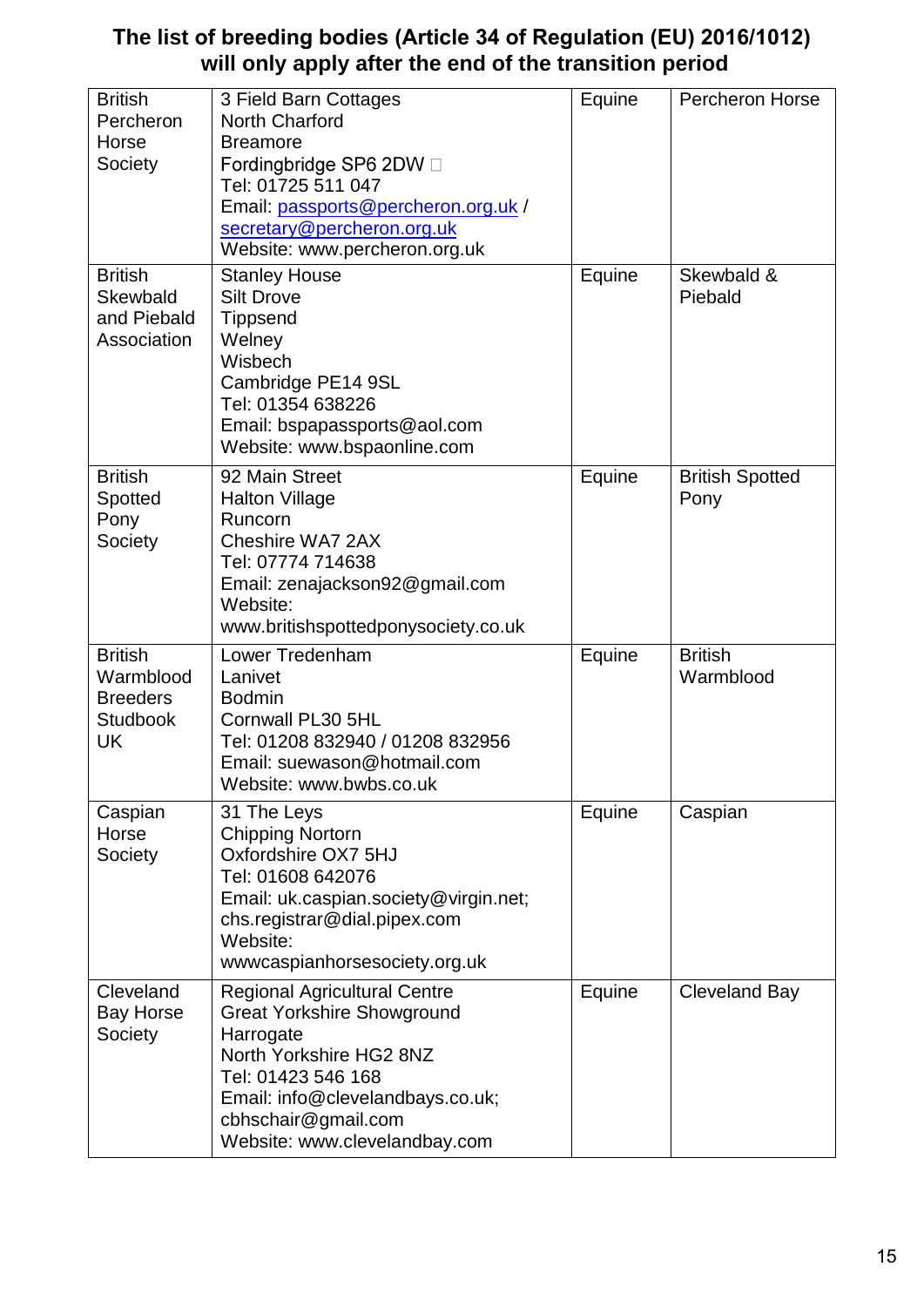| Clydesdale<br>Horse<br>Society                                                               | <b>7 Turretbank Place</b><br>Crieff<br>PH7 4LS<br>Tel: 07720 895870<br>Email:<br>secretary@clydesdalehorsesociety.com<br>Website: www.clevelandbay.com                            | Equine | Clydesdale                          |
|----------------------------------------------------------------------------------------------|-----------------------------------------------------------------------------------------------------------------------------------------------------------------------------------|--------|-------------------------------------|
| Coloured<br>Horse and<br>Pony<br>Society<br>(CHAPS)                                          | 1 McLaren Cottages<br>Abertysswg<br>Rhymney<br>Tredegar NP22 5BH<br>Tel: 01685 845045<br>Email: enquiries.chapsuk@gmail.com<br>Website: www.chapsuk.com                           | Equine | <b>Coloured Horse</b><br>and Ponies |
| Dales Pony<br>Society                                                                        | <b>Green Farm</b><br>Stockbridge<br>Sheffield S36 4GH<br>Tel: 01442 885 869<br>Email: dpssecretary@googlemail.com<br>Website: www.dalespony.org                                   | Equine | Dales Pony                          |
| Dartmoor<br>Pony<br>Society                                                                  | Swn Yr Afon<br><b>Thornhill Road</b><br>Cwmgwili<br>Llanelli SA14 6PT<br>Tel: 01269 844303<br>Email:<br>secretary@dartmoorponysociety.com<br>Website: www.dartmoorponysociety.com | Equine | Dartmoor Pony                       |
| Donkey<br><b>Breed</b><br>Society                                                            | The Hermitage<br>Pootings<br>Edenbridge<br>Kent TN8 6SD<br>Tel: 01732 864414<br>Email: carol.morse@talktalk.net<br>Website: www.donkeybreedsociety.co.uk                          | Equine | Donkey Breed                        |
| Eriskay<br>Pony<br>Purebred<br><b>Studbook</b><br>Society -<br>Conmann<br>Each nan<br>Eilean | <b>Scrien View</b><br><b>Baile</b><br>Isle of Eriskay<br><b>Outer Hebrides HS8 5JL</b><br>Tel: 01878 720214<br>Email: eriskaypony@outlook.com<br>Website: www.eriskeypony.scot    | Equine | <b>Eriskay Pony</b>                 |
| Eriskay<br>Pony<br>Society                                                                   | Wester Invervar<br>Glenlyon<br>Aberfeldy PH15 2NJ<br>Tel: 01887 877219<br>Email: eriskaypony@btinternet.com<br>Website: www.eriskaypony.com                                       | Equine | Eriskay Pony                        |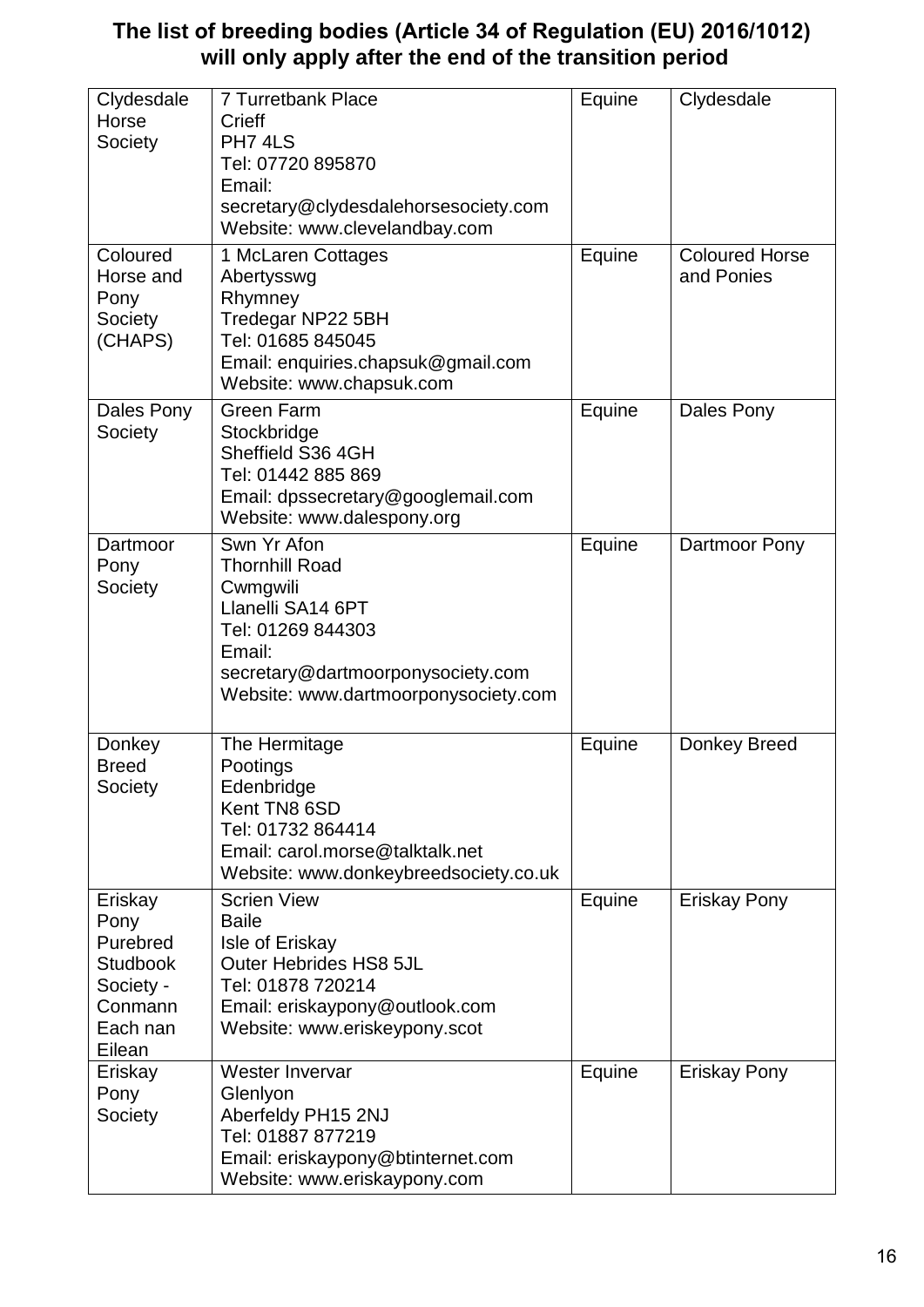| Exmoor<br>Pony<br>Society                                | Woodmans<br><b>Brithem Bottom</b><br>Cullompton<br>Devon EX15 1NB<br>Tel: 01884 839 930<br>Email:<br>secretary@exmoorponysociety.org.uk<br>Website: www.exmoorponysociety.org.uk                                              | Equine | <b>Exmoor Pony</b> |
|----------------------------------------------------------|-------------------------------------------------------------------------------------------------------------------------------------------------------------------------------------------------------------------------------|--------|--------------------|
| Fell Pony<br>Society                                     | <b>Bank House</b><br>Boroughgate<br>Appleby<br>Cumbria CA16 6XF<br>Tel: 01768 353100<br>Email: secretary@fellponysociety.org.uk<br>Website: www.fellponysociety.org.uk                                                        | Equine | Fell Pony          |
| <b>Fjord Horse</b><br><b>National</b><br><b>Studbook</b> | Cilyblaidd Manor<br>Pencarreg<br>Nr Lampeter<br>Carmarthenshire SA40 9QL<br>Tel: 01570 480090<br>Email: info@fjord-horse.co.uk<br>Website: www.fjord-horse.co.uk                                                              | Equine | <b>Fjord Horse</b> |
| Friesian<br>Horse<br>Association<br>of GB and<br>Ire     | 57 High Street<br>Harefield<br>Middlesex UB9 6BY<br>Tel: 07712 585231<br>Email: michaelagreen@fhagbi.co.uk<br>Website: www.fhagbi.co.uk                                                                                       | Equine | Friesian           |
| Hackney<br>Horse                                         | <b>Haydon Farm Cottages</b><br><b>Sutton Parva</b><br>Tytherington<br><b>Warminster BA12 7AF</b><br>Tel: 01985 840717<br>Email: admin@hackney-horse.org.uk;<br>dawn@hackney-horse.org.uk<br>Website: www.hackney-horse.org.uk | Equine | Hackney            |
| Haflinger<br>Society of<br><b>GB</b>                     | <b>Heyhead Farm Cottage</b><br>Rochdale Road<br><b>Britannia</b><br><b>Bacup</b><br>Lancashire OL13 9XF<br>Tel: 01706 874250<br>Email: info@haflingersgb.com<br>Website: www.haflingersgb.com                                 | Equine | Haflinger          |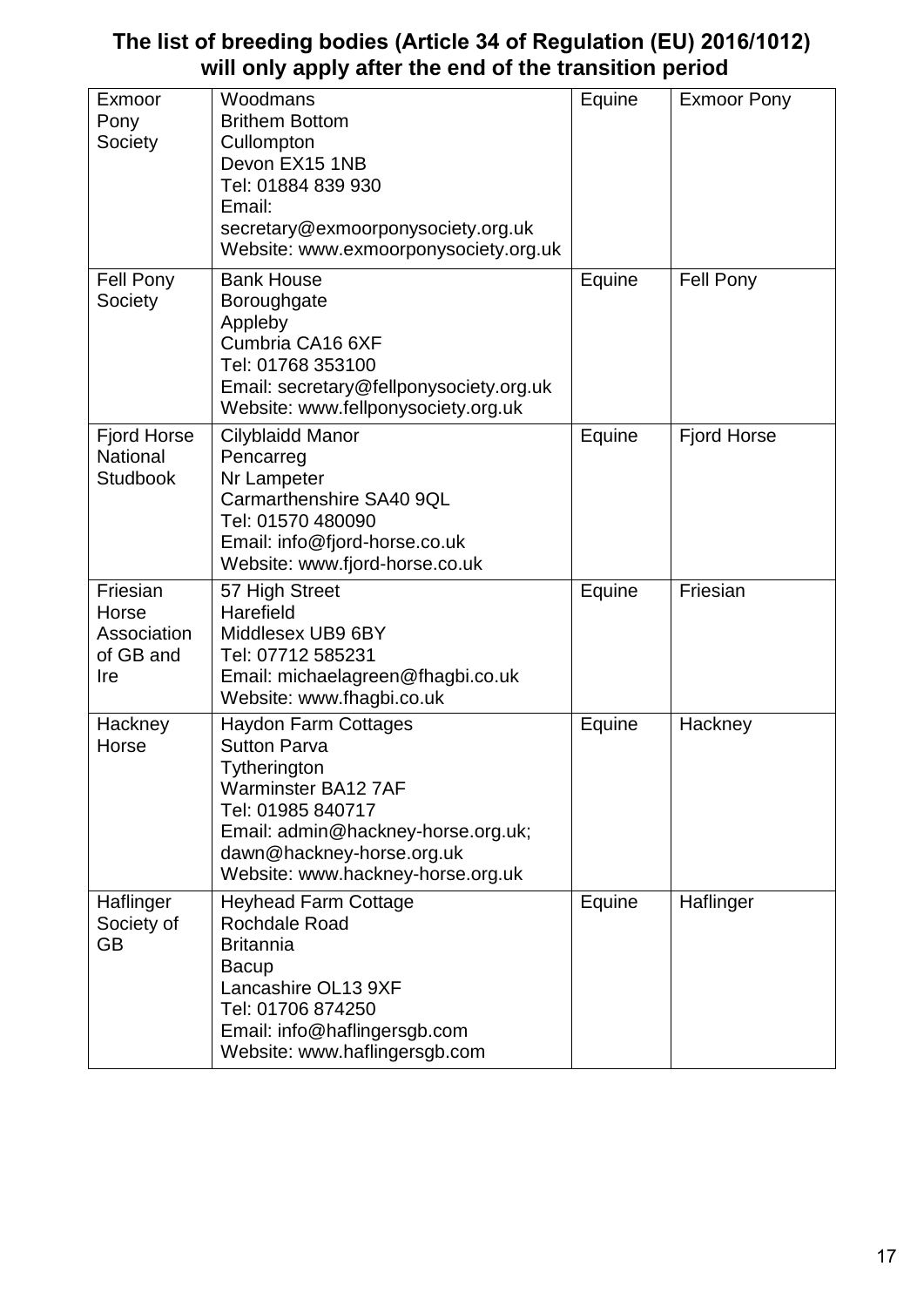| Highland<br>Pony<br>Society                                           | <b>Garbh Allt House</b><br>Maidenplain Place<br>Aberuthven<br>Perthshire PH3 1EL<br>Tel: 01764 664000<br>Email: info@highlandponysociety.com<br>Website: www.highlandponysociey.com         | Equine | <b>Highland Pony</b>                    |
|-----------------------------------------------------------------------|---------------------------------------------------------------------------------------------------------------------------------------------------------------------------------------------|--------|-----------------------------------------|
| Icelandic<br>Horse<br>Society of<br><b>GB</b>                         | <b>Studbook Office</b><br><b>Sunny Lawn</b><br>Tweentown<br>Cheddar BS27 3JE<br>Tel: 07855 248575<br>Email: studbook@ihsgb.co.uk<br>Website: www.ihsgb.co.uk                                | Equine | <b>Icelandic Horse</b>                  |
| International<br>Miniature<br>Horse and<br>Pony<br>Society<br>(IMHPS) | <b>Stroud Brow Cottage</b><br><b>Stroud Common</b><br><b>Shamley Green</b><br>Surrey GU5 0TB<br>Tel: 07787 644408<br>Email: registrar@imhps.com<br>Website: ww.imhps.com                    | Equine | International<br><b>Miniature Horse</b> |
| <b>Irish Draught</b><br>Horse<br>Society (GB)                         | The Forge<br>Avenue B 10th Street<br><b>Stoneleigh Park</b><br>Kenilworth<br><b>Warwickshire CV8 2LG</b><br>Tel: 08452 300399<br>Email: administrator@idhsgb.com<br>Website: www.idhsgb.com | Equine | <b>Irish Draught</b>                    |
| Lipizzaner<br>National<br><b>Studbook</b><br>Association              | Cilyblaidd Manor<br>Pencarreg<br>Nr Lampeter<br>Carmarthenshire SA40 9QL<br>Tel: 01570 480090<br>Email: info@lipizzanerhorse.com<br>Website: www.lipizzanerhorse.com                        | Equine | Lipizzaner                              |
| National<br>Pony<br>Society                                           | <b>Sanders Road</b><br>Wellingborough<br>Northants NN8 4BX<br>Tel: 01933 304868<br>Email: npsstudbook@weatherbys.co.uk<br>Website:<br>www.nationalponysociety.org.uk                        | Equine | <b>British Riding</b><br>Pony           |
| <b>New Forest</b><br>Pony<br><b>Breeding</b><br>and Cattle<br>Society | Deepslade House<br>Ringwood Road<br>Bransgrove<br>Hants BH23 8AA<br>Tel: 01425 672775<br>Email: info@newforestpony.com<br>Website: www.newforestpony.com                                    | Equine | New Forest Pony                         |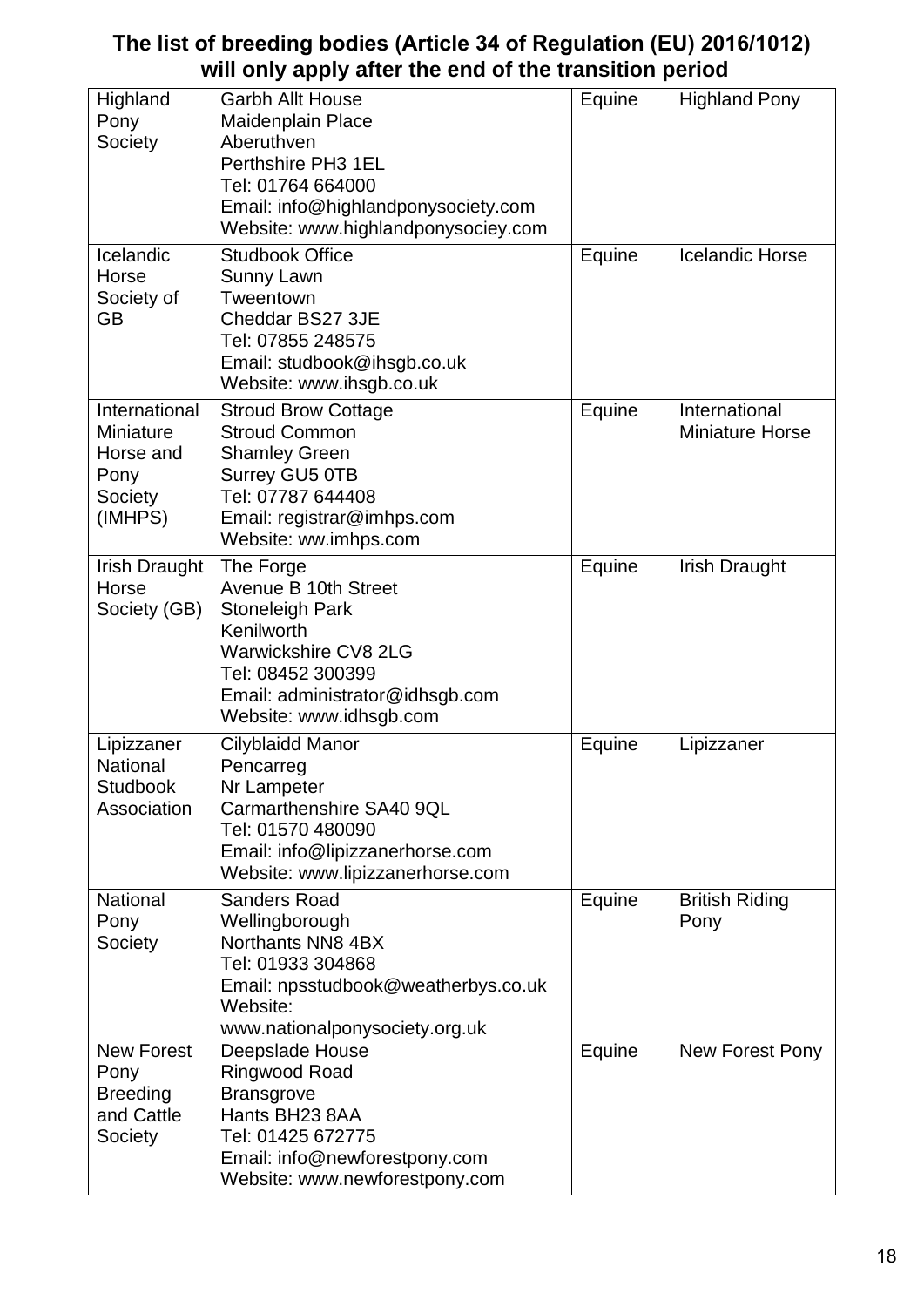| Shetland<br>Pony Stud-<br><b>Book</b><br>Society        | 22 York Place<br>Perth PH <sub>2</sub> 8EH<br>Tel: 01738 623471<br>Email:<br>enquiries@shetlandponystudbooksociety<br>.co.uk<br>Website:<br>www.shetlandponystudbooksociety.co.uk                                                      | Equine | <b>Shetland Pony</b>                  |
|---------------------------------------------------------|----------------------------------------------------------------------------------------------------------------------------------------------------------------------------------------------------------------------------------------|--------|---------------------------------------|
| <b>Shire Horse</b><br>Society                           | <b>Shire Farm</b><br>Rockingham Castle and Farm<br>Uppingham Road<br>Rockingham<br>Market Harborough LE16 8TP<br>Tel: 01536 771611<br>Email: angela@shire-horse.org.uk;<br>david@shire-horse.org.uk<br>Website: www.shire-horse.org.uk | Equine | <b>Shire Horse</b>                    |
| <b>Sport Horse</b><br>Breeding of<br>GВ                 | 96 High Street<br>Edenbridge<br>Kent TN8 5AR<br>Tel: 01732 866277<br>Email: catherine@sporthorsegb.co.uk;<br>registration@sporthorsegb.co.uk<br>Website: www.sporthorsegb.co.uk                                                        | Equine | <b>British Sport</b><br>Horse         |
| Standardbre<br>d & Trotting<br>Assoc of GB<br>& Ireland | <b>Dulais Centre</b><br>Pontfaen Road<br>Lampeter SA48 7BN<br>Tel: 01570 423377<br>Email: info@standarbred.org<br>Website: www.standardbred.org                                                                                        | Equine | Standardbred<br>and Trotting<br>Horse |
| <b>Suffolk</b><br>Horse<br>Society                      | Suite 8 Britannia House<br><b>Brentwaters Business Park</b><br>Rendlesham<br>Suffolk IP12 2TW<br>Tel: 01394 380643<br>Email: sec@suffolkhorsesociety.org.uk<br>Website: www.suffolkhorsesociety.org.uk                                 | Equine | <b>Suffolk Horse</b>                  |
| The<br>Falabella<br><b>Studbook</b>                     | <b>Breamar</b><br><b>North Gate</b><br>Gosberton<br>Spalding<br>Lincolnshire PE11 4LJ<br>Tel: 01775 840859 / 07966 576061<br>Email: mail@falabellahorses.com<br>Website: www.falabellahorses.com                                       | Equine | <b>Falabella Horse</b>                |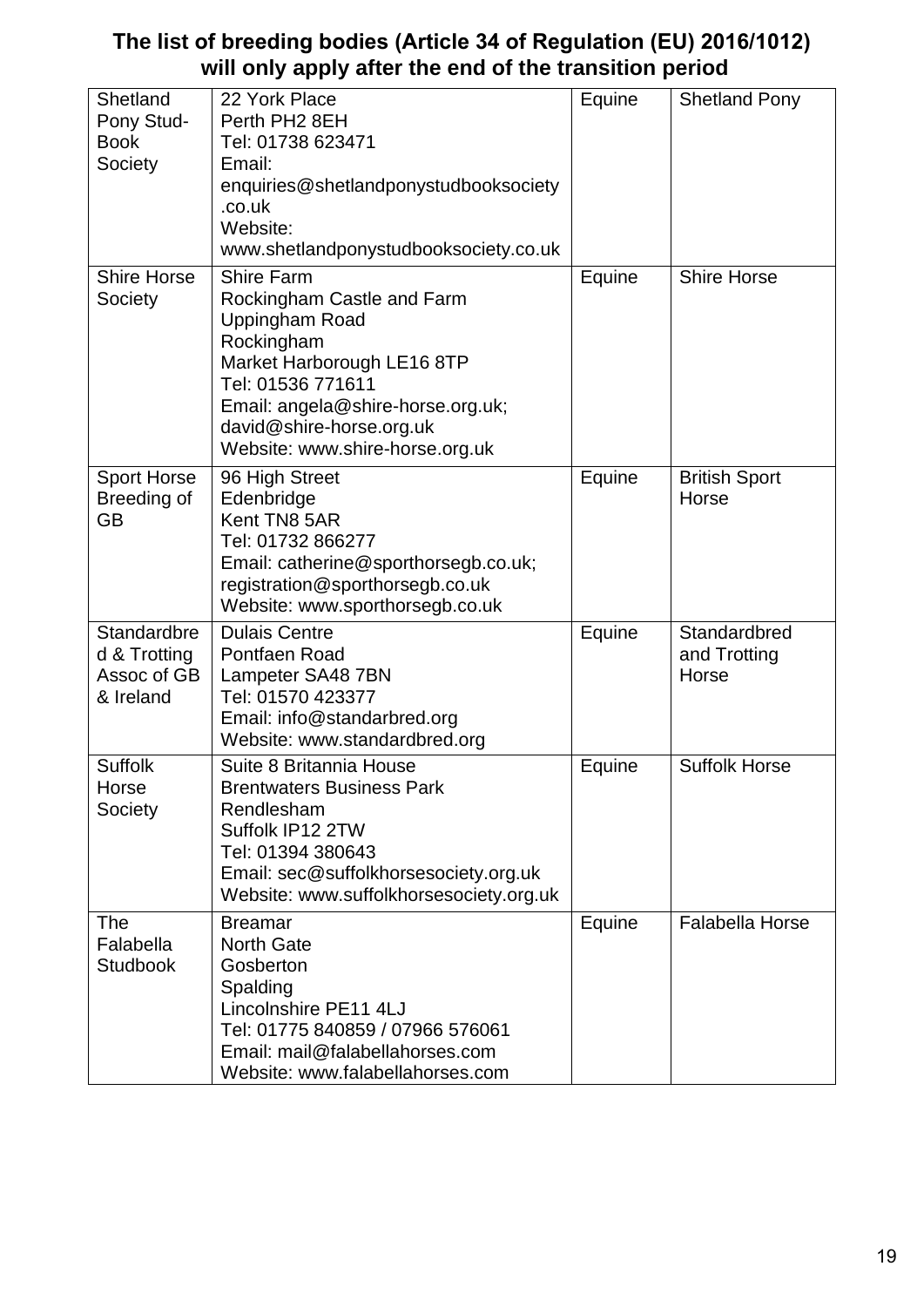| The Sports<br>Pony<br><b>Studbook</b><br>Society  | The Last House<br><b>Keysoe Row West</b><br>Keysoe<br>Bedfordshire MK44 2JJ<br>Tel: 07703 566066<br>Email: sportsponies@gmail.com<br>Website: www.sportpony.org.uk                                   | Equine | <b>Sports Ponies</b>                     |
|---------------------------------------------------|------------------------------------------------------------------------------------------------------------------------------------------------------------------------------------------------------|--------|------------------------------------------|
| Traditional<br>Gypsy Cob<br>Association<br>(TGCA) | <b>TGCA</b><br>PO Box 1120<br>Canterbury CT1 9UL<br>Tel: 07725 832192<br>Email: meadowfarmuk.aol.com<br>Website: www.tgca.co.uk                                                                      | Equine | <b>Traditional Gypsy</b><br>Cob          |
| Trakehner<br><b>Breeders</b><br>Fraternity        | <b>Holme Park Stud</b><br><b>Bedford Road</b><br><b>Northill</b><br>Bedfordshire SG18 9AL<br>Tel: 01767 685705 / 07803 271110<br>Email: chairman@trakehners.uk.com<br>Website: www.trakehners.uk.com | Equine | <b>Trakehner Horse</b>                   |
| <b>United</b><br>Saddlebred<br>Association        | 24 Coton Grove<br><b>Shirley</b><br>Solihull<br><b>West Midlands B90 1BS</b><br>Tel: 07941 812212<br>Email: Lynnusauk@aol.com<br>Website: www.american-<br>saddlebred.co.uk                          | Equine | American<br>Saddlebred<br>Horse          |
| Weatherbys                                        | <b>Sanders Road</b><br>Wellinborogh<br>Northants NN8 4BX<br>Tel: 01933 440077<br>Email: studbook@weatherbys.co.uk;<br>scooper@weatherbys.co.uk<br>Website: www.weatherbys.co.uk                      | Equine | Thoroughbred<br>and Non-<br>Thoroughbred |
| <b>Welsh Pony</b><br>& Cob<br>Society             | <b>Bronaeron</b><br>Felinfach<br>Lampeter<br>Ceredigion SA48 8AG<br>Tel: 01570 471754<br>Email: secretary@wpcs.uk.com<br>Website: www.wpcs.uk.com                                                    | Equine | Welsh Pony &<br>Cob                      |